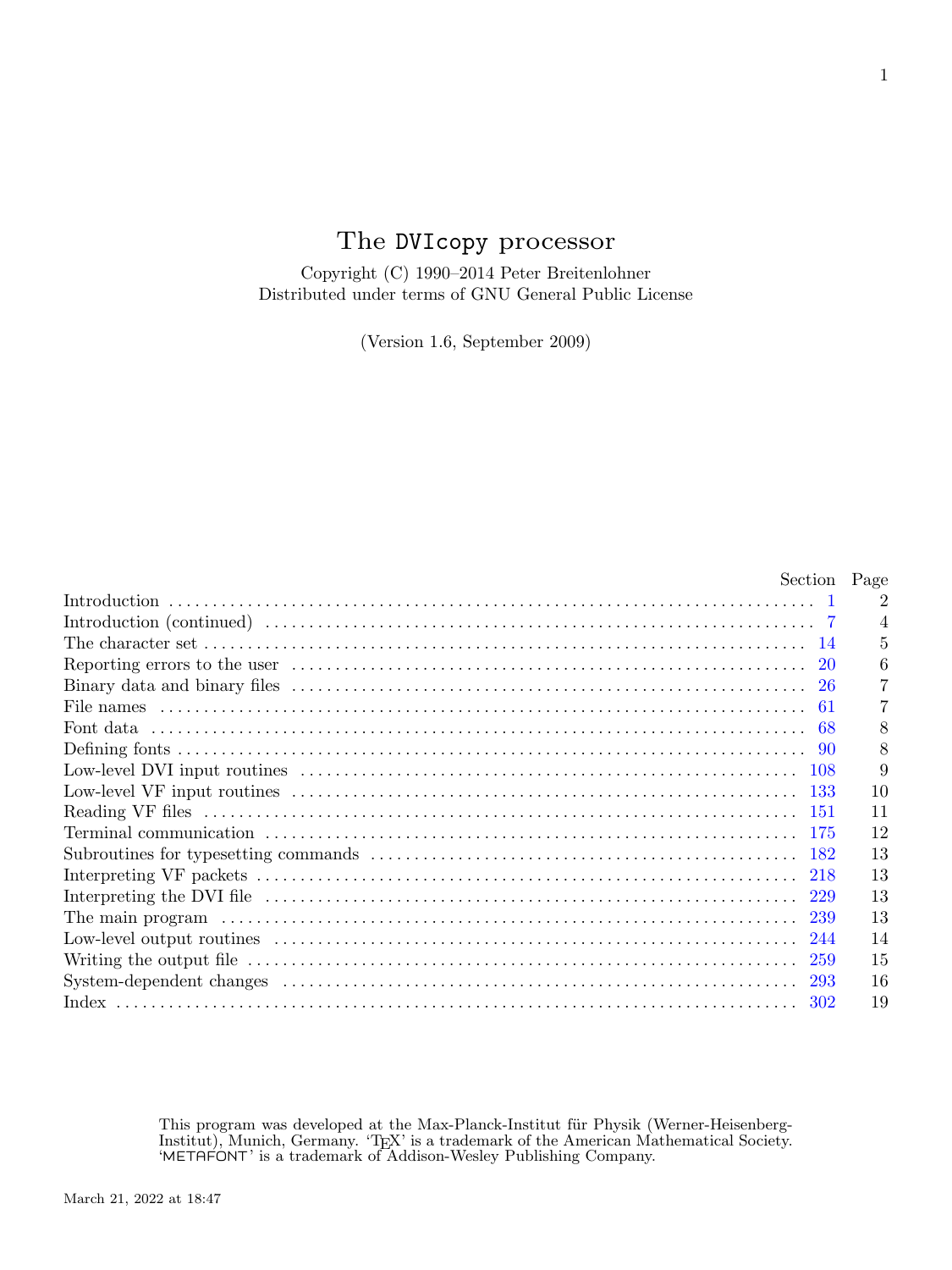### <span id="page-1-0"></span>2 INTRODUCTION DVIcopy *§*1

**1\*. Introduction.** The DVIcopy utility program copies (selected pages of) binary device-independent ("DVI") files that are produced by document compilers such as TEX, and replaces all references to characters from virtual fonts by the typesetting instructions specified for them in binary virtual-font ("VF") files. This program has two chief purposes: (1) It can be used as preprocessor for existing DVI-related software in cases where this software is unable to handle virtual fonts or (given suitable VF files) where this software cannot handle fonts with more than 128 characters; and (2) it serves as an example of a program that reads DVI and VF files correctly, for system programmers who are developing DVI-related software.

Goal number (1) is important since quite a few existing programs have to be adapted to the extended capabilities of Version 3 of TEX which will require some time. Moreover some existing programs are 'as is' and the source code is, unfortunately, not available. Goal number (2) needs perhaps a bit more explanation. Programs for typesetting need to be especially careful about how they do arithmetic; if rounding errors accumulate, margins won't be straight, vertical rules won't line up, and so on (see the documentation of DVItype for more details). This program is written as if it were a DVI-driver for a hypothetical typesetting device *out file* , the output file receiving the copy of the input *dvi file* . In addition all code related to *out file* is concentrated in two chapters at the end of this program and quite independent of the rest of the code concerned with the decoding of DVI and VF files and with font substitutions. Thus it should be relatively easy to replace the device dependent code of this program by the corresponding code required for a real typesetting device. Having this in mind DVItype's pixel rounding algorithms are included as conditional code not used by DVIcopy.

The *banner* and *preamble comment* strings defined here should be changed whenever DVIcopy gets modified.

 $define \, my_name \equiv 'divicopy'$ **define** *banner ≡* ´This␣is␣DVIcopy,␣Version␣1.6´ *{* printed when the program starts *}* **define** *title ≡* ´DVIcopy´ *{* the name of this program, used in some messages *}* **define** *copyright ≡* ´Copyright␣(C)␣1990,2009␣Peter␣Breitenlohner´ **define** *preamble comment ≡* ´DVIcopy␣1.6␣output␣from␣´ **define**  $comm\_length = 24$  {length of  $preamble\_comment$ } **define**  $from$  *length* = 6 {length of its  $\left\{ \right.$   $\left\{ \right.$   $\left\{ \right. \right\}$   $\left\{ \right. \right\}$ 

**2\*.** This program is written in standard Pascal, except where it is necessary to use extensions; for example, DVIcopy must read files whose names are dynamically specified, and that would be impossible in pure Pascal. All places where nonstandard constructions are used have been listed in the index under "system dependencies."

One of the extensions to standard Pascal that we shall deal with is the ability to move to a random place in a binary file; another is to determine the length of a binary file. Such extensions are not necessary for reading DVI files; since DVIcopy is (a mo[de](#page-6-0)l for) a production program it [sho](#page-8-0)uld, however, be made as efficient as possible for a particular system. If DVIcopy is being used wit[h P](#page-17-0)ascals for which random file positioning is not efficiently available, [th](#page-2-0)e following definition should be changed from *true* to *false* ; in such cases, DVIcopy will not include the optional feature that reads the postamble first.

*⟨* Globals in the outer block 2\* *⟩ ≡*

*random reading* : *boolean*; *{* should we skip around in the file? *}*

See also sections 17, 21, 32, 37, 46, 49, 62\*, 65, 71, 77, 80, 81, 84, 90, 96, 100, 108\*, 117, 120, 122, 124, 125, 128, 134, 142, 146, 157, 158, 173, 177, 183, 185, 193, 199, 220, 231, 244, 255, 259, and 301\*.

This code is used in section 3\*.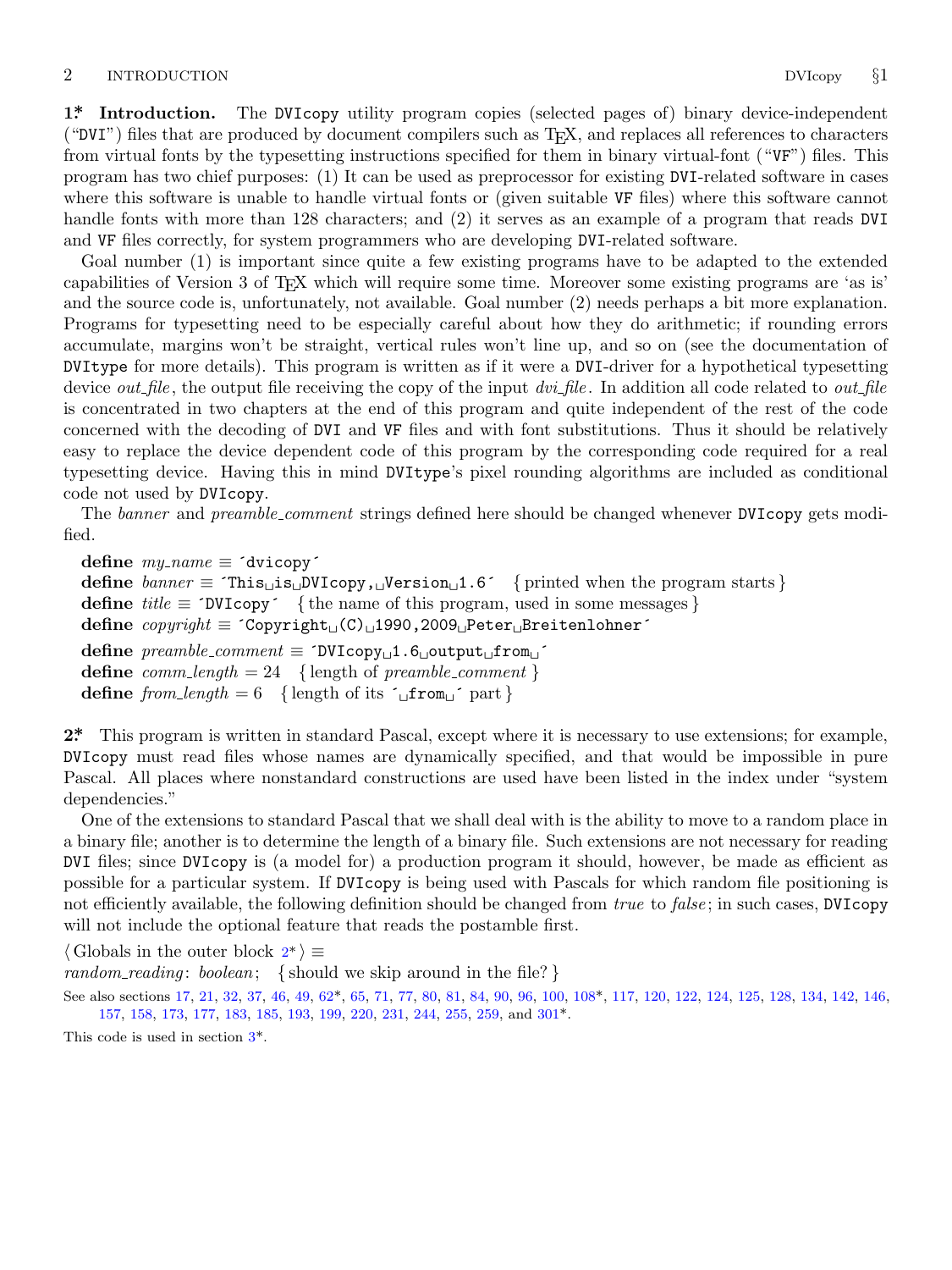<span id="page-2-0"></span>

**3\*.** The program begins with a fairly normal header, made up of pieces that will mostly be filled in later. The DVI input comes from file *dvi file* , [th](#page-3-0)e DVI output goes to file *out file* , and messages go to Pascal's standard *output* file. The TFM and VF files a[re](#page-1-0) defined later since their external names are determined dynamically.

If it is necessary to abort the j[ob](#page-5-0) because of a fatal error, the program calls the '*jump out*' procedure.

```
⟨ Compiler directives 9 ⟩
```

```
program DVI<sub>-copy</sub>(dvi<sub>-file</sub>, out-file, output);
  const ⟨ Constants in the outer block 5* ⟩
  type ⟨ Types in the outer block 7* ⟩
  var ⟨ Globals in the outer block 2* ⟩
     ⟨Error handling procedures 23* ⟩
     ⟨ Define parse arguments 293* ⟩
  procedure initialize ; { this procedure gets things started properly }
    var ⟨ Local variables for initialization 16 ⟩
    begin kpse set program name (argv [0], my name ); parse arguments ; print(banner );
    print ln(version string ); print ln(copyright);
    print ln(´Distributed␣under␣terms␣of␣GNU␣General␣Public␣License´);
    ⟨ Set initial values 18 ⟩
    end;
```
**5\*.** The following parameters can be changed at compile time to extend or reduce DVIcopy's capacity.

**define**  $max\_select = 10$  { maximum number of page selection ranges }

```
⟨ Constants in the outer block 5* ⟩ ≡
```
 $max\_fonts = 400;$  { maximum number of distinct fonts }  $max_{c}$  *chars* = 750000; { maximum number of different characters among all fonts }  $max\_widths = 16000;$  { maximum number of different characters widths }  $max\_packets = 65530;$  { maximum number of different characters packets; must be less than 65536 }  $max_b y \, \text{tes} = 250000;$  { maximum number of bytes for characters packets }  $max\_recursion = 10;$  { VF files shouldn't recurse beyond this level }  $stack_size = 100;$  {DVI files shouldn't *push* beyond this depth }  $terminal\_line\_length = 256$ ; *{* maximum number of characters input in a single line of input from the terminal *}*

This code is used in section 3\*.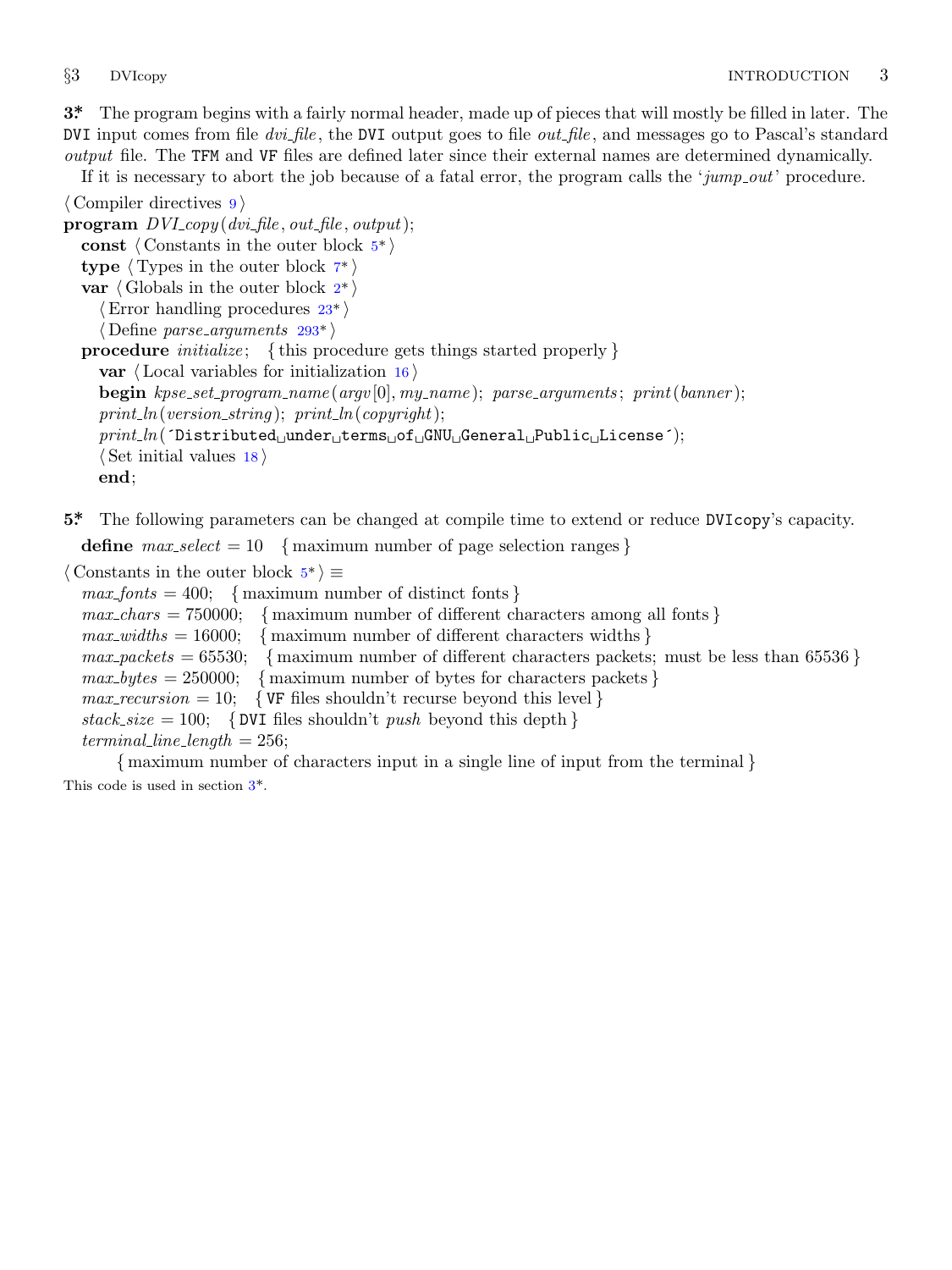### <span id="page-3-0"></span>4 INTRODUCTION (CONTINUED) DVIcopy *§*7

**7\*. Introduction (continued).** On some systems it is necessary to use various integer subrange types in order to make DVIcopy efficient; this is true in particular for frequently used variables such as loop indices. Consider an integer variable *x* with values in the range 0 *. .* 255: on most small systems *x* should be a one or two byte integer whereas on most large systems *x* should be a four byte integer. Clearly the author of a program knows best which range of values is required for each variable; thus DVIcopy never uses Pascal's *integer* type. All integer variables are declared as one of the integer subrange types defined below as WEB macros or Pascal types; these definitions can be used without system-dependent changes, provided the signed 32 bit integers are a subset of the standard type *integer* , and the compiler automatically uses the optimal representation for integer subranges (both conditions need not be satisfied for a particular system).

The complementary problem of storing large arrays of integer type variables as compactly as possible is addressed differently; here DVIcopy uses a Pascal **type** declaration for each kind of array element.

Note that the primary purpose of these definitions is optimizations, not range checking. All places where optimization for a particular system is highly desirable have been listed in the index under "optimization."

**define**  $int_0^{\infty} 32 \equiv integer$  {signed 32 bit integers } **define**  $int_{.}31 \equiv int_{.}31_{.}t$ **define**  $int_{-2}^{2}u \equiv int_{-}^{2}2}u_{-}^{2}t$ **define**  $int_0^1 24 \equiv int_0^1 24 \pmod{t}$  $\text{define } int\_23 \equiv int\_23\_t$  $\text{define } int\_16u \equiv int\_16u\_t$ **define**  $int_0^{\infty} 16 \equiv int_0^{\infty} 16 \cdot t$  $\text{define } int \_15 \equiv int \_15 \_t$  $\text{define } int\_Su \equiv int\_Su\_t$ **define**  $int_{0}^{x} \equiv int_{0}^{x} 8 \pm 1$ **define**  $int_{\mathcal{I}} 7 \equiv int_{\mathcal{I}} 7 \pm i$ *⟨* Types in the outer block 7\* *⟩ ≡*  $int_0^1 31 = 0$ ... <sup>"</sup>7FFFFFFF; { unsigned 31 bit integer}  $int_24u = 0$ . *T*FFFFF; { unsigned 24 bit integer } *int 24* = *−*˝800000 *. .* ˝7FFFFF; *{* signed 24 bit integer *}*  $int_2 3 = 0$ .  $\sqrt{7}$ FFFFF; { unsigned 23 bit integer }  $int_1 16u = 0$ . *T*[FFF](#page-4-0); { unsigned 16 bit integer } *int 16* = *−*˝8000 *. .* ˝[7F](#page-2-0)FF; *{* signed 16 bit integer *}*  $int_1 5 = 0$ .  $\text{``7FFF};$  {unsigned 15 bit integer }  $int_{\mathcal{A}} 8u = 0$ . *T*FF; {unsigned 8 bit integer}  $int_{\mathcal{S}} 8 = -780$ .  $\ldots$   $7F$ ; { signed 8 bit integer }  $int_0^{\infty} 7 = 0$ .  $\ldots$   $7F$ ; { unsigned 7 bit integer } See also sections 14\*, 15\*, 27, 29, 31, 36, 70, 76, 79, 83, 116, 119, 154, 156, 192, and 219.

This code is used in section 3\*.

**11\*.** The term *print* is used instead of *write* when this program writes on *output*, so that all such output could easily be redirected if desired; the term *d print* is used for conditional output if we are debugging.

 $\text{define } print(\texttt{\#}) \equiv write(term\_out, \texttt{\#})$  $\text{define } print\_ln(\texttt{\#}) \equiv write\_ln(term\_out, \texttt{\#})$  $\text{define } new\_line \equiv write\_ln(term\_out) \quad \text{{start new line}}$ **define**  $print\_nl(\#) \equiv \{$  print information starting on a new line  $\}$ **begin** *new line* ; *print*(#); **end**  $\text{define } d\_print(\texttt{\#}) \equiv$ **debug** *print*(#) **gubed**  $\text{define } d\text{-}print\_ln(\texttt{#}) \equiv$ **debug** *print ln*(#) **gubed**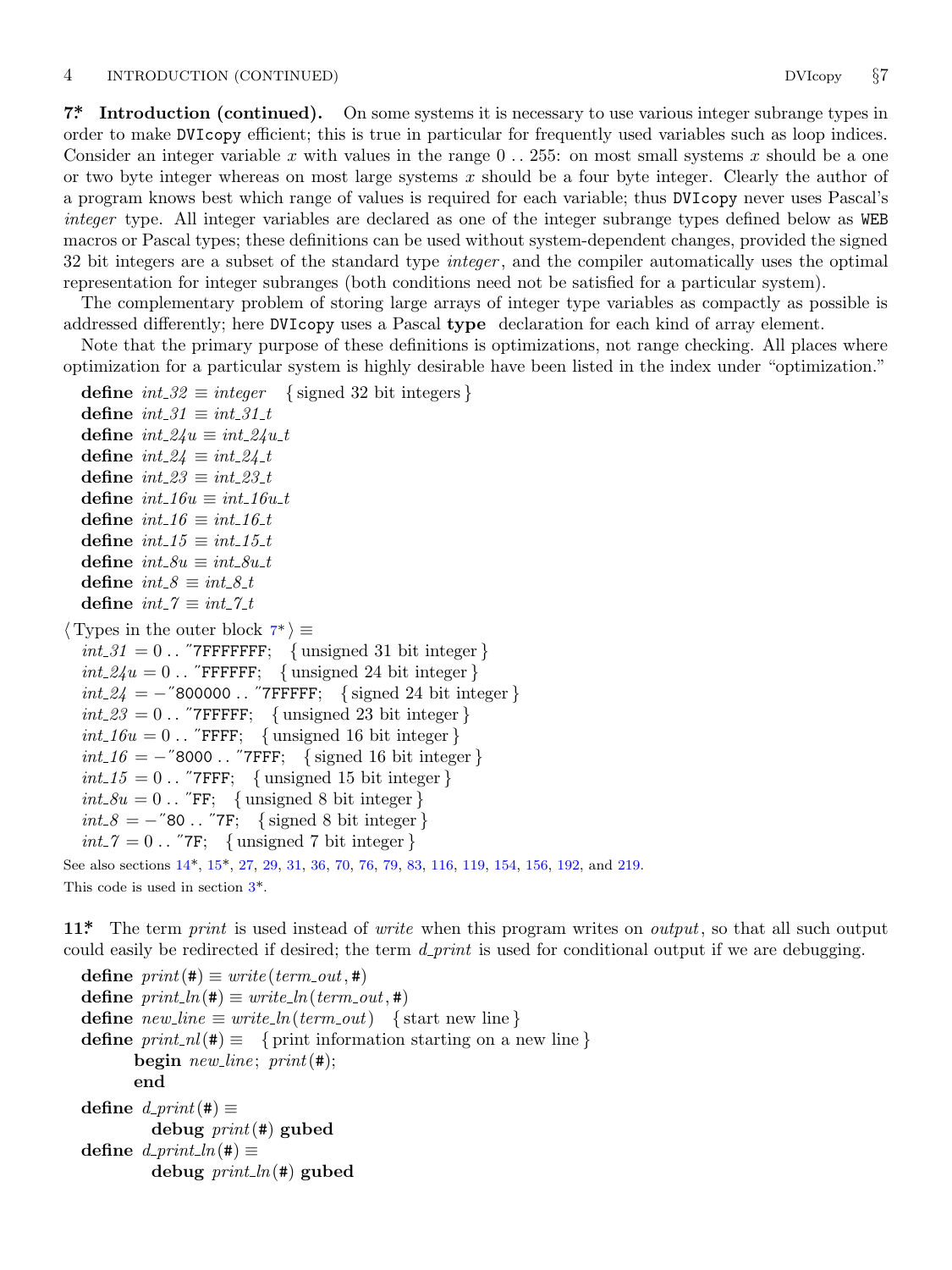<span id="page-4-0"></span>**14\*. The character set.** Like all programs written with the WEB system, DVIcopy can be used with any character set. But it uses ASCII code internally, because the programming for portable input-output is easier when a fixed intern[al](#page-3-0) code is used, and because DVI and VF files use ASCII code for file names and certain other strings.

The next few sections of DVIcopy have therefore been copied from the analogous ones in the WEB system routines. They have been considerably simplified, since DVIcopy need not deal with the controversial ASCII codes less than ´*40* or greater than ´*176* . If such codes appear in the DVI file, they will be printed as question marks.

*⟨* Types in the outer block 7\* *⟩* +*≡*  $ASCII\_code = 0$ . 255; { a subrange of the integers }

**15\*.** The original Pascal compiler was designed in the late 60s, when six-bit character sets were common, so it did not make provision for lower case letters. Nowadays, of course, we need to deal with both upper and lower case alphabets in a convenient way, especially in a program like DVIcopy. So we shall assume that the Pascal system being used for DVIcopy has a character set containing at least the standard visible characters of ASCII code ("!" through "~").

Some Pascal compilers use the original name *char* for the data type associated with the characters in text files, while other Pascals consider *char* to be a 64-element subrange of a larger data type that has some other name. In order to accommodate this difference, we shall use the name *text char* to stand for the data type of the characters in the output file. We shall also assume that *text char* consists of the elements *chr* (*first text char* ) throug[h](#page-3-0) *chr* (*last text char* ), inclusive. The following definitions should be adjusted if necessary.

**define**  $text\_text\_char \equiv ASCII\_code$  { the data type of characters in text files } **define**  $first\_text\_char = 0$  { ordinal number of the smallest element of  $text\_char$ } **define** *last\_text\_char* = 255 { ordinal number of the largest element of *text\_char* }

*⟨* Types in the outer block 7\* *⟩* +*≡*  $text$  *file* = **packed file of**  $text$  *text char*;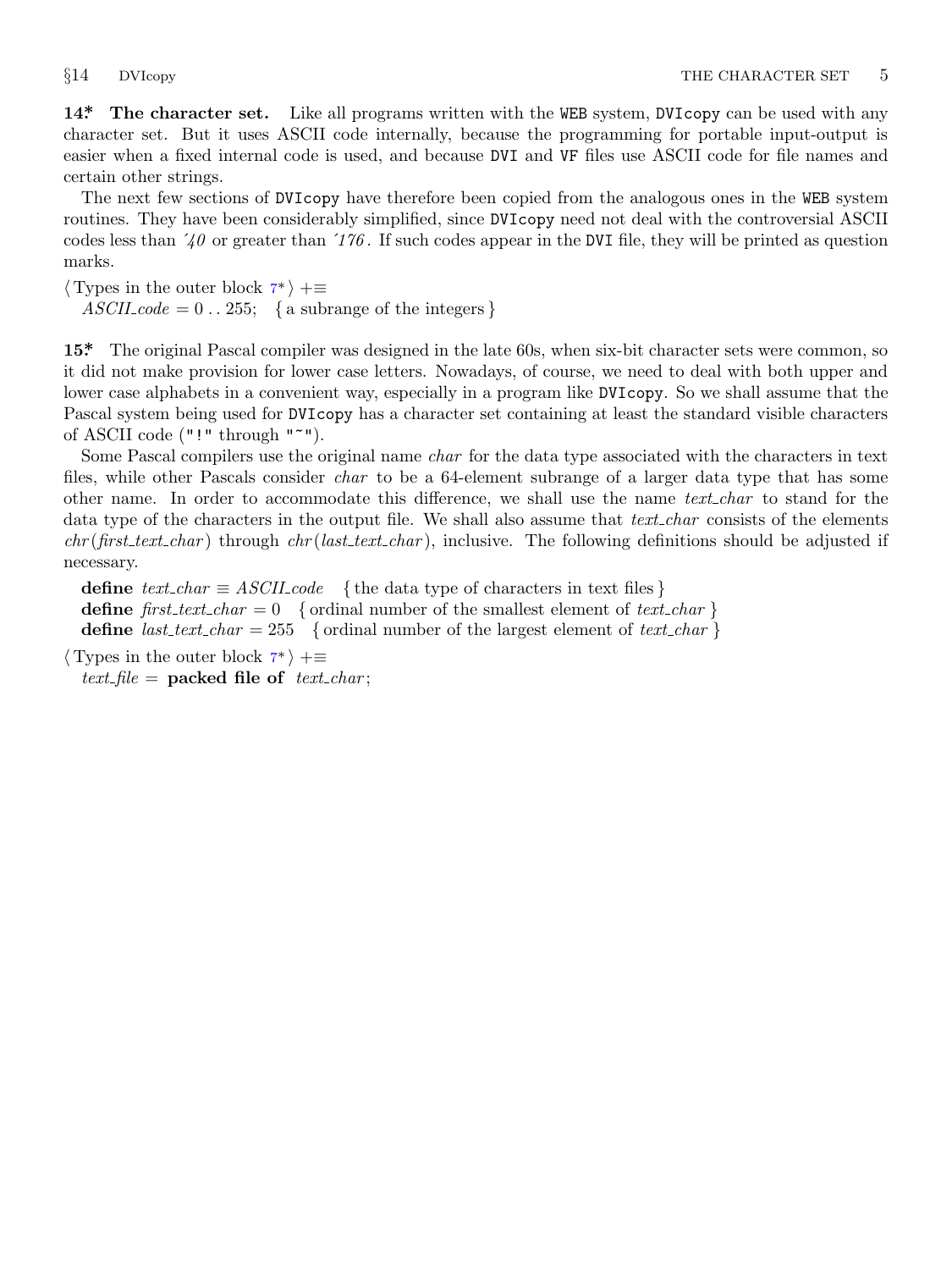### <span id="page-5-0"></span>6 REPORTING ERRORS TO THE USER DVIcopy *§*20

**23\*.** If an input (DVI, TFM, VF, or other) file is badly malformed, the whole process must be aborted; DVIcopy will give up, after issuing an error message about what caused the error. These messages will, however, in most cases just indicate which input file caused the error. One of the programs DVItype, TFtoPL, or VFtoVP should then be used to diagnose the error in full detail.

Such errors might be discovered inside of subroutines inside of subroutines, so a procedure called *jump out* has been introduced.

**format**  $$ **define**  $abort$  (#)  $\equiv$ **begin**  $write\_ln(staterr, \lceil \cdot \rfloor, \mathbf{#}, \lceil \cdot \cdot \rceil)$ ;  $jump\_out;$ **end**

*⟨*Error handling proce[dur](#page-7-0)es 23\* *[⟩ ≡](#page-8-0) ⟨* Basic printing proce[du](#page-2-0)res 48 *⟩*

**procedure** *close files and terminate* ; *forward* ;

**noreturn procedure** *jump out*; **begin** *mark fatal* ; *close files and terminate* ; *uexit*(1); **end**;

See also sections  $24^*$ ,  $25^*$ ,  $94^*$ , and  $109^*$ .

This code is used in section 3\*.

**24\*.** Sometimes the program's behavior is far different from what it should be, and DVIcopy prints an error message that is really for the DVIcopy maintenance person, not the user. In such cases the program says *confusion*(indication of where we are).

*⟨*Error handling procedures 23\* *⟩* +*≡* **noreturn procedure** *confusion*(*p* : *pckt pointer* ); **begin**  $print(' \text{u}! \text{This} \text{u} \text{can}^{\text{u}} \text{`t} \text{th} \text{append} \text{u}^{\text{c}}); print\_packet(p); print\_ln(') \text{.'}; jump\_out;$ **end**;

**25\*.** An overflow stop occurs if DVIcopy's tables aren't large enough.

```
⟨Error handling procedures 23* ⟩ +≡
noreturn procedure overflow(p : pckt pointer ; n : int 16u);
    begin print(´␣!Sorry,␣´, title , ´␣capacity␣exceeded␣[´); print packet(p);
    print_ln(\leq, n : 1, \leq].\leq); jump_out;
    end;
```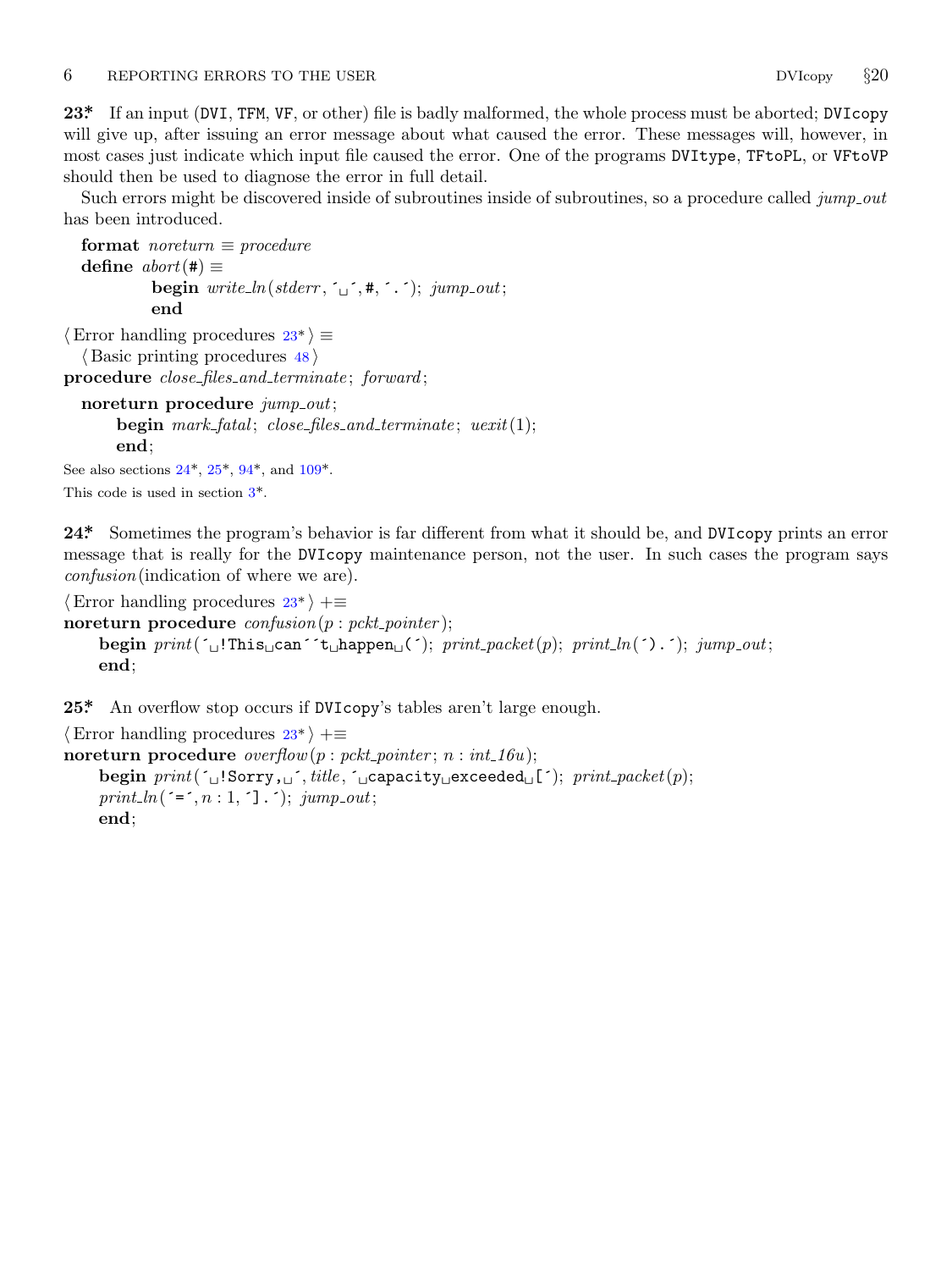<span id="page-6-0"></span>

**62\*.** Before a font file can be opened for input we must build a string with its external name.

*⟨* Globals in the outer block 2\* *⟩* +*≡ cur name* : *↑char* ;

*l cur name* : *int 15* ; *{* this many characters are actually relevant in *cur name }*

**63\*.** Since files are actually searched through path definitions, the area definitions are ignored here. To reduce the required changes we simply ignore the parameters given to *make font name* .

 $\text{define } append\_to\_name(\#) \equiv$ **begin**  $cur_name[lcur_name] \leftarrow \#; incr(l.cur_name);$ **end**  $\text{define } make\_font\_name\_end(\#) \equiv make\_name$  $\text{define } make\_font\_name(\#) \equiv l\_cur\_name \leftarrow 0; \; make\_font\_name\_end$ 

**67\*.** The *make name* procedure used to build the external file name. The global variable *l cur name* contains the length of a default area which has been copied to *cur name* before *make name* is called.

**procedure** *make name* (*e* : *pckt pointer* ); **var** *b*: *eight bits* ; *{* a byte extracted from *byte mem } n*: *pckt pointer* ; *{* file name packet *} cur loc, cur limit*: *byte pointer* ; *{* indices into *byte mem }* **device**  $ll$  :  $int_1 15$ ; {loop index} **ecived begin**  $n \leftarrow$  font\_name(cur\_fnt); cur\_name  $\leftarrow$  xmalloc\_array(char, pckt\_length(n) + pckt\_length(e));  $cur\_loc \leftarrow pckt\_start[n]; \; cur\_limit \leftarrow pckt\_start[n+1]; \; pckt\_extract(b); \; \{ length \; of \; area \; part \}$ **if**  $b > 0$  **then**  $l\_cur\_name \leftarrow 0$ ; **while** *cur loc < cur limit* **do begin**  $pckt\_extract(b);$   $append\_to\_name(xchr[b]);$ **end**;  $cur_name[Lcur_name] \leftarrow 0;$ **end**;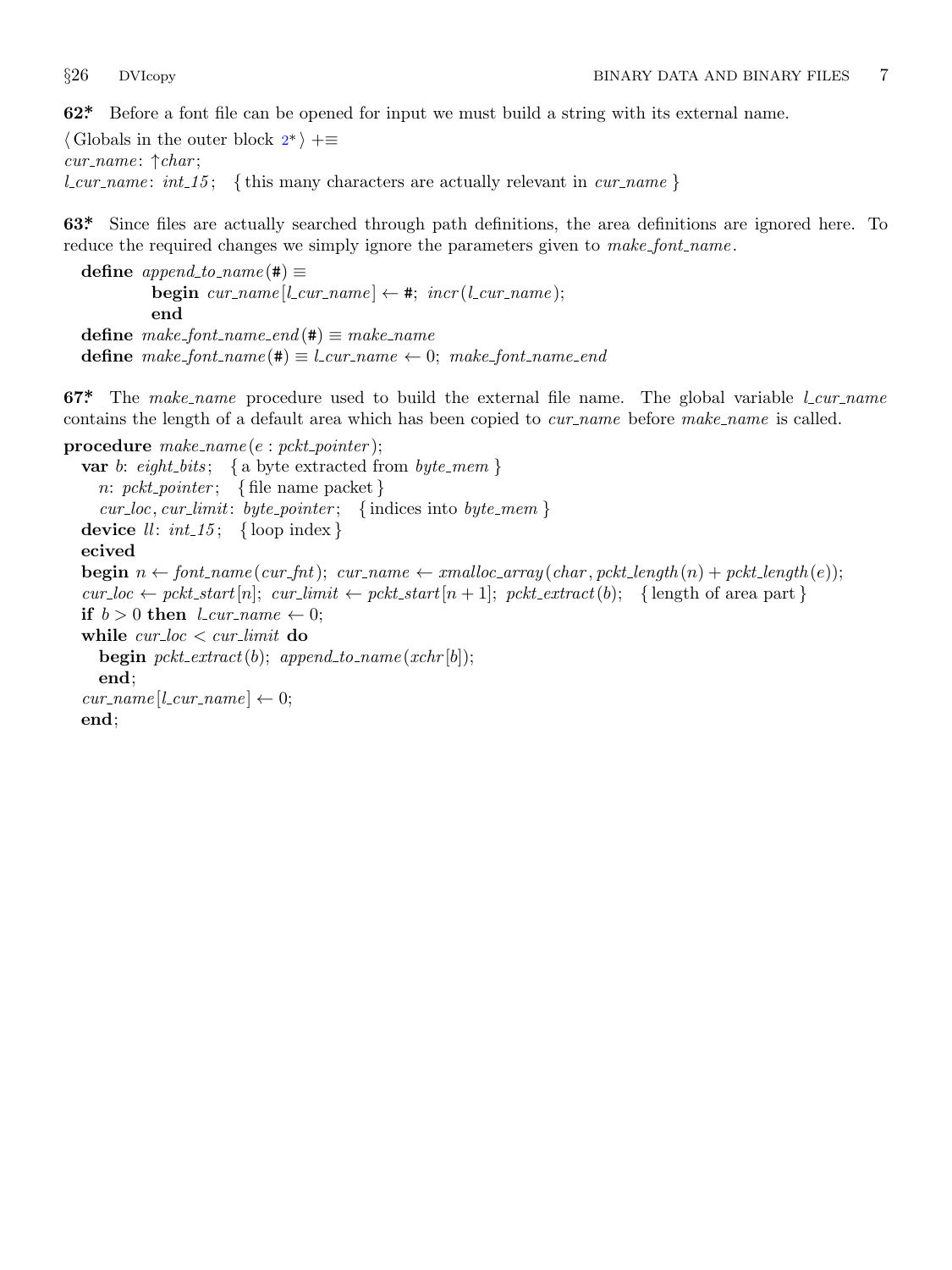<span id="page-7-0"></span>8 FONT DATA DVIcopy *§*68

```
91* \langle Initialize predefined strings 45 \rangle + \equivid_4 (".")("t")("f")("m")(tfm_ext); { file name extension for TFM files }
```
**92\*.** If no font directory ha[s b](#page-5-0)een specified, we search paths.

**93\*** (No initialization to be done. Keep this module to preserve numbering.)

**94\*.** If a TFM file is badly malformed, we say *bad font*; for a TFM file the *bad tfm* procedure is used to give an error message which refers the user to TFtoPL and PLtoTF, and terminates DVIcopy.

```
⟨Error handling procedures 23* ⟩ +≡
noreturn procedure bad tfm;
    begin print(´Bad␣TFM␣file´); print font(cur fnt); print ln(´!´);
    abort(´Use␣TFtoPL/PLtoTF␣to␣diagnose␣and␣correct␣the␣problem´);
    end;
  noreturn procedure bad font;
      begin new line ;
      case font type (cur fnt) of
      defined font: confusion(str fonts );
      loaded font: bad tfm;
        ⟨ Cases for bad font 136 ⟩
      othercases abort(´internal␣error´);
      endcases;
      end;
```

```
95*. To prepare tfm file for input we reset it.
```
*TFM default area name length* and *TFM default area* will not be used by *make font name* .

*⟨* TFM: Open *tfm file* 95\* *⟩ ≡ make font name* (*TFM default area name length* )(*TFM default area* )(*tfm ext*);  $full_name \leftarrow kpse\_find\_tfm(cur\_name);$ **if** *full name* **then begin** *resetbin*(*tfm file , full name* ); *free* (*cur name* ); *free* (*full name* ); **end else** *abort*(´−−−not␣loaded,␣TFM␣file␣can´´t␣be␣opened!´) This code is used in section 99. **104\***  $\langle$  Replace *z* by *z'* and compute  $\alpha, \beta$  104\*)  $\equiv$  $alpha \leftarrow 16;$ **if**  $z \geq 1000000000$  then  $abort('Character \text{``size \text{``size \text{``size \text{``}i}}; to \text{``size \text{``}}; to \text{``size \text{``size \text{``}}; to \text{``size \text{``size \text{``}}; to \text{``size \text{``size \text{``}}; to \text{``size \text{``size \text{``}}; to \text{``size \text{``size \text{``}}; to \text{``size \text{``size \text{``}}; to \text{``size \text{``size \text{``}}; to \text{``size \text{``size \text{``}}; to \text{``size \text{``size \text{``}}; to$ **while** *z ≥* ´*40000000* **do begin**  $z \leftarrow z$  **div** 2;  $alpha \leftarrow alpha + alpha$ ; **end**;

 $beta \leftarrow 256$  **div**  $alpha$ ;  $alpha \leftarrow alpha * z$ 

This code is used in sections 105 and 152.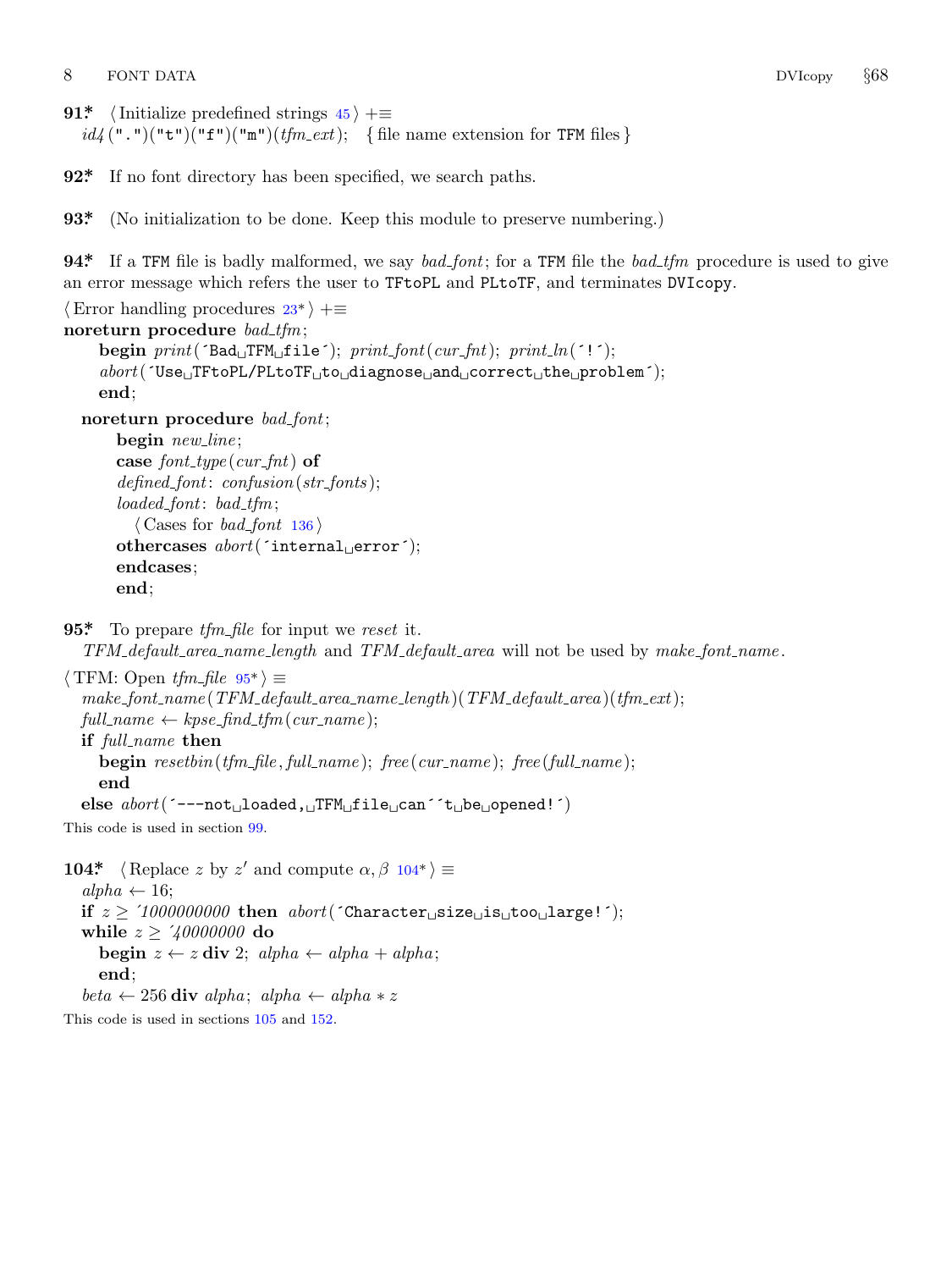<span id="page-8-0"></span>

**108\*. Low-level DVI input routines.** The program uses the binary file variable *dvi file* for its main input file; *dvi loc* is the number of the byte about to be read next from *dvi file* .

*⟨* Globals in the outer block 2\* *⟩* +*≡ dvi file* : *byte file* ; *{* the stu[ff w](#page-5-0)e are DVIcopying *}*  $div*i*loc: int.32;$  {where we are about to look, in  $div*f*$ *ile* } *full name* : *↑char* ;

**109\*.** If the DVI file is badly malformed, we say *bad dvi* ; this procedure gives an error message which refers the user to DVItype, and terminates DVIcopy.

```
⟨Error handling procedures 23* ⟩ +≡
noreturn procedure bad dvi ;
    begin new line ; print ln(´Bad␣DVI␣file:␣loc=´, dvi loc : 1, ´!´);
    print(´␣Use␣DVItype␣with␣output␣level´);
    if random_reading then print('=4') else print('4');
    abort(´to␣diagnose␣the␣problem´);
    end;
```
**110\*.** To prepare *dvi file* for input, we *reset* it.

*⟨* Open input file(s) 110\* *⟩ ≡*  $dvi\_loc \leftarrow 0$ ; This code is used in section 241\*.

**112\*.** Next we come to the routines that are used only if *random reading* is *true* . The driver program below needs two such routines: *dvi length* should compute the total number of bytes in *dvi file* , possibly also causing  $eof (div_{\textit{i}} file)$  to be true; and  $div_{\textit{t}} map(n)$  should position  $div_{\textit{f}} file$  so that the next  $div_{\textit{b}} yte$  will read byte *n*, starting with  $n = 0$  for the first byte in the file.

Such routines are, of course, highly system dependent. They are implemented here in terms of two assumed system routines called *set pos* and *cur pos*. The call *set*  $pos(f, n)$  moves to item *n* in file *f*, unless *n* is negative or larger than the total number of items in  $f$ ; in the latter case,  $set\_pos(f, n)$  moves to the end of file *f*. The call  $cur_{pos}(f)$  gives the total number of items in *f*, if  $eof(f)$  is true; we use  $cur_{pos}$  only in such a situation.

**function** *dvi length* : *int 32* ; **begin**  $x$ fseek(dvi\_file, 0, 2, dvi\_name); dvi\_loc  $\leftarrow$  xftell(dvi\_file, dvi\_name); dvi\_length  $\leftarrow$  dvi\_loc; **end**;

**procedure**  $div{move}(n: int.32)$ ;

**begin**  $x$ fseek ( $dv$ *i*  $\text{file}, n, 0, dv$ *i*  $\text{name}$ );  $dv$ *i*  $\text{loc} \leftarrow n$ ; **end**;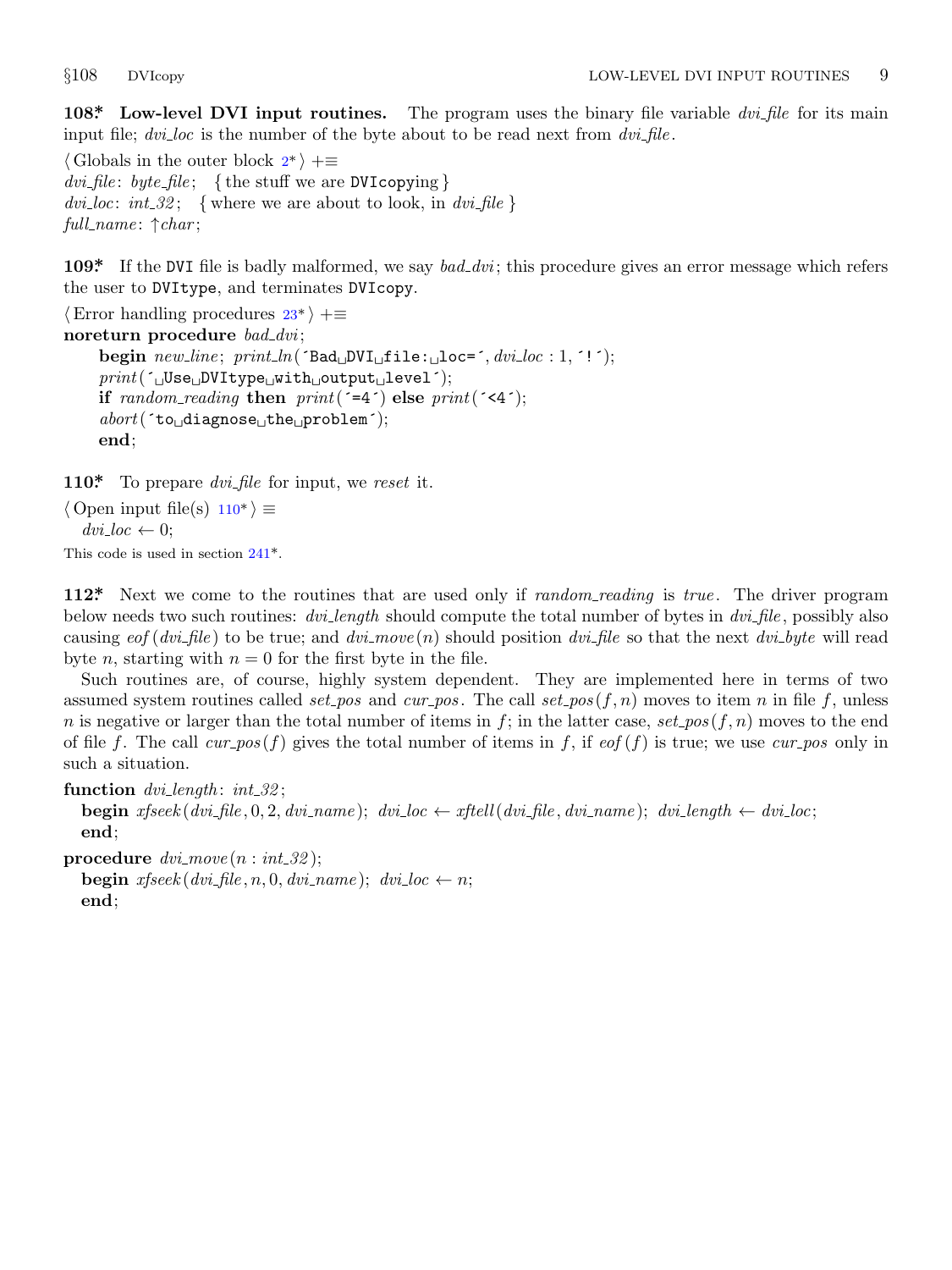<span id="page-9-0"></span>10 LOW-LEVEL VF INPUT ROUTINES DVIcopy *§*133

**135\***  $\langle$  Initialize predefined strings  $45 \rangle + \equiv$  $id3$  (".")("v")("f")( $vf\_ext$ ); { file name extension for VF files }

**137\*.** If no font directory has been specified, DVIcopy is supposed to use the default VF directory, which is a system-dependent place where the VF files for standard fonts are kept.

Actually, under UNIX the standard area is defined in an external file site.h. And the users have a path searched for fonts, by setting the VFFONTS environment variable.

**138\*.** (No initialization to be done. Keep this module to preserve numbering.)

**139\*.** To prepare *vf file* for input we *reset* it. Do path searching. But the VF file may not exist.

*⟨* VF: Open *vf file* or **goto** *not found* 139\* *⟩ ≡ make font name* (*VF default area name length* )(*VF default area* )(*vf ext*);  $full_name \leftarrow kpse\_find\_vf(cur_name);$ **if** *full name* **then begin** *resetbin*(*vf file , full name* ); *free* (*cur name* ); *free* (*full name* ); **end else goto** *not found* ;  $v_f$ *loc*  $\leftarrow 0$ This code is used in section 151.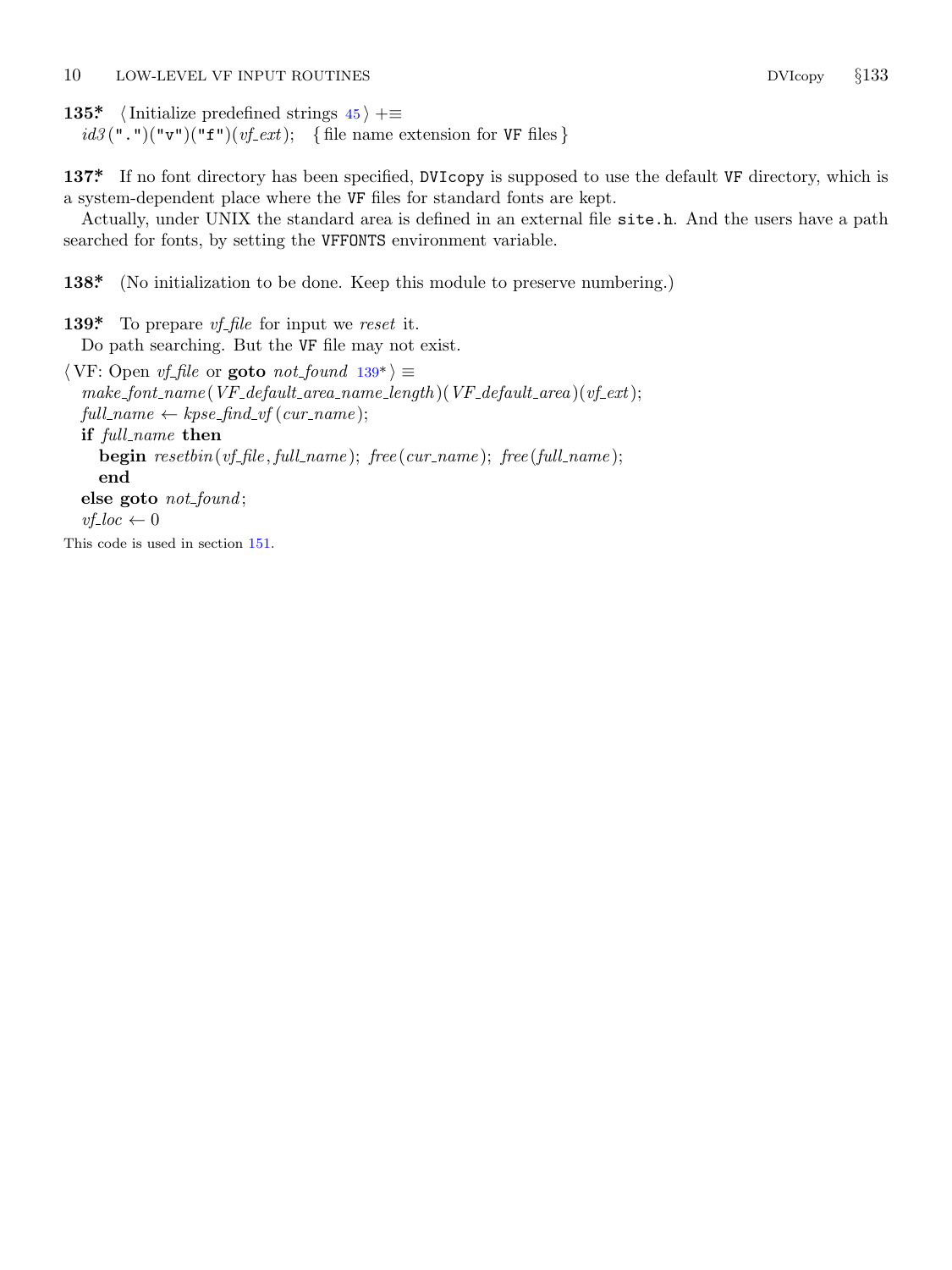<span id="page-10-0"></span>

**163\*.** web2c does not like array assignments. So we need to do them through a macro replacement. **define**  $do\_vf\_move$  (#)  $\equiv vf\_move$  [*vf\_ptr*]#  $\leftarrow vf\_move$  [*vf\_ptr*  $-1$ ]#  $\text{define } v \text{f}$ *\_move\_assign*  $\equiv$ **begin** *do vf move* ([0][0]); *do vf move* ([0][1]); *do vf move* ([1][0]); *do vf move* ([1][1]) **end** *⟨* VF: Start a new level 163\* *⟩ ≡*  $append\_one(push); \hspace{1mm} vf\_move\_assign; \hspace{1mm} vf\_push\_loc[vf\_ptr] \leftarrow byte\_ptr; \hspace{1mm} vf\_last\_end[vf\_ptr] \leftarrow byte\_ptr;$  $v f$ <sub>-last</sub> $[v f$ <sub>-p</sub>tr<sub> $]$ </sub>  $\leftarrow v f$ <sub>-</sub>other This code is used in sections 162 and 172. **170\***  $\langle \text{VF: Apply rule 3 or 4 } 170^* \rangle \equiv$ **begin if**  $vf$ -push\_num $[vf$ -ptr $] > 0$  **then begin** *decr* (*vf push num*[*vf ptr* ]); *vf move assign*; **end else begin**  $decr (byte\_ptr)$ ;  $decr (vf\_ptr)$ ; **end**;

**if**  $cur\_class \neq pop\_cl$  **then goto**  $result$ ; {this is rule 4} **end**

This code is used in section 168.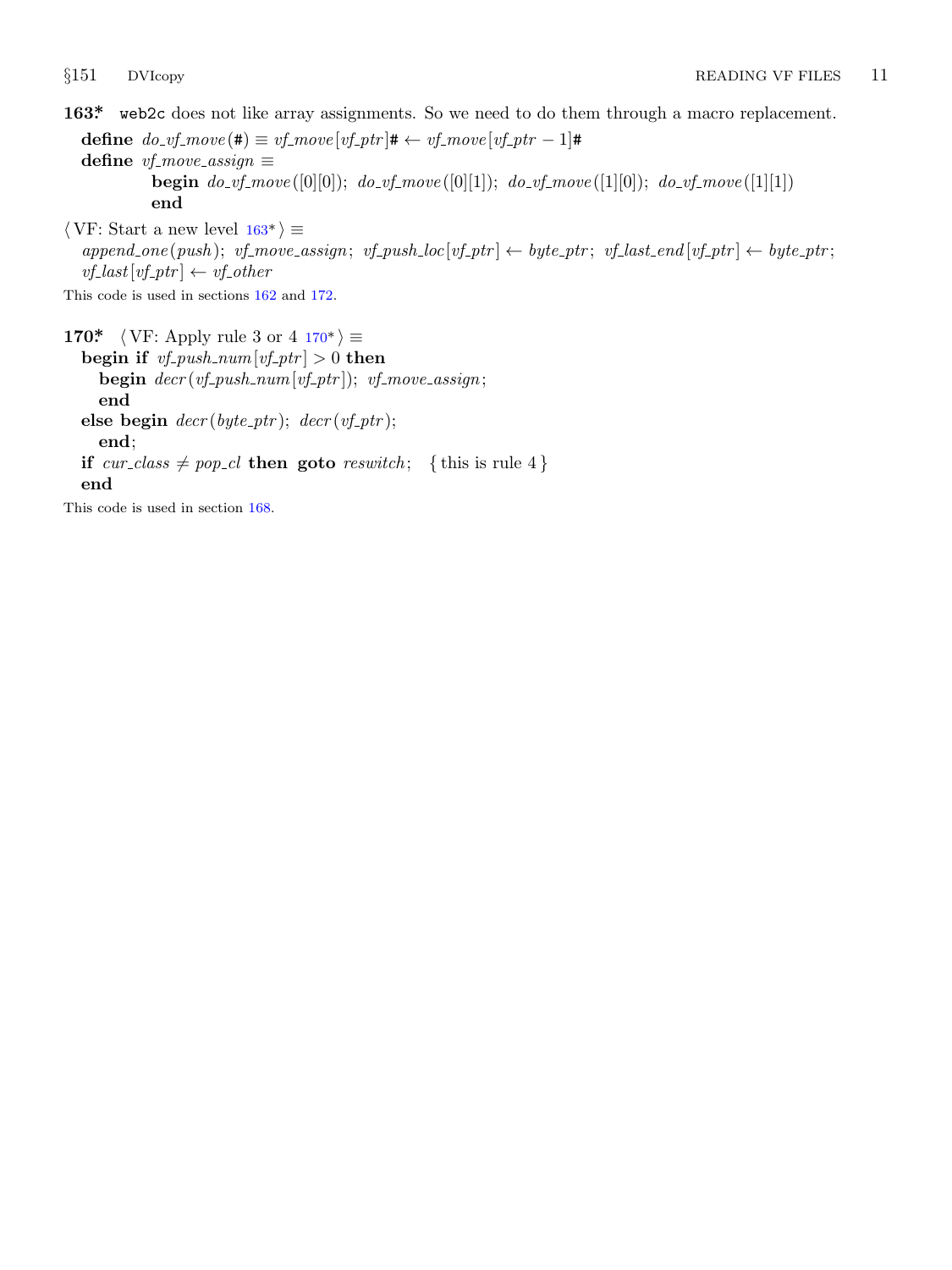### <span id="page-11-0"></span>12 TERMINAL COMMUNICATION DVIcopy *§*175

**176\*.** The *input ln* routine waits for the user to type a line at his or her terminal; then it puts ASCII-code equivalents for the characters on that line into the *byte mem* array as a temporary string. Pascal's standard *input* file is used for terminal input, as *output* is used for terminal output.

Since the terminal is being used for both input and output, some systems need a special routine to make sure that the user can see a prompt message before waiting for input based on that message. (Otherwise the message may just be sitting in a hidden buffer somewhere, and the user will have no idea what the program is waiting for.) We shall invoke a system-dependent subroutine *update terminal* in order to avoid this problem.

**define**  $update\_terminal \equiv \text{fflush}(stdout)$  {empty the terminal output buffer } **define**  $scan\_blank$  ( $#$ )  $\equiv$  { tests for 'blank' when scanning (command line) options }  $((byte\_mem[#] = bi("□") \vee (byte\_mem[#] = bi(opt\_separator)))$ **define**  $scan\_skip \equiv \{ \text{skip 'blanks'} \}$ **while**  $scan\_blank(scan\_ptr) ∧ (scan\_ptr < by>byte\_ptr)$  **do**  $incr(scan\_ptr)$ **define**  $scan\_init \equiv \{$  initialize  $scan\_ptr \}$  $byte\_mem[byte\_ptr] \leftarrow bi("\sqcup")$ ;  $scan\_ptr \leftarrow pckt\_start[pckt\_ptr - 1]$ ;  $scan\_skip$ *⟨* Action procedures for *dialog* 176\* *⟩ ≡* **procedure**  $input\_ln$ ; {inputs a line from the terminal *}* **var** *k*: 0 *. . terminal line length* ; **begin**  $print('Enter \text{__option:__'});$  *update\_terminal*; { **if**  $eoln(input)$  **then**  $read\_ln(input);$ }  $k \leftarrow 0$ ;  $pckt$  *room*( $terminal$  *line length*); **while**  $(k < terminal\_line\_length) \land \neg \text{ }= oln(\text{input})$  **do begin**  $append\_byte(xord[getc(input)]);$   $incr(k);$ **end**; **end**; See also sections 178, 179, and 189. This code is used in section 180.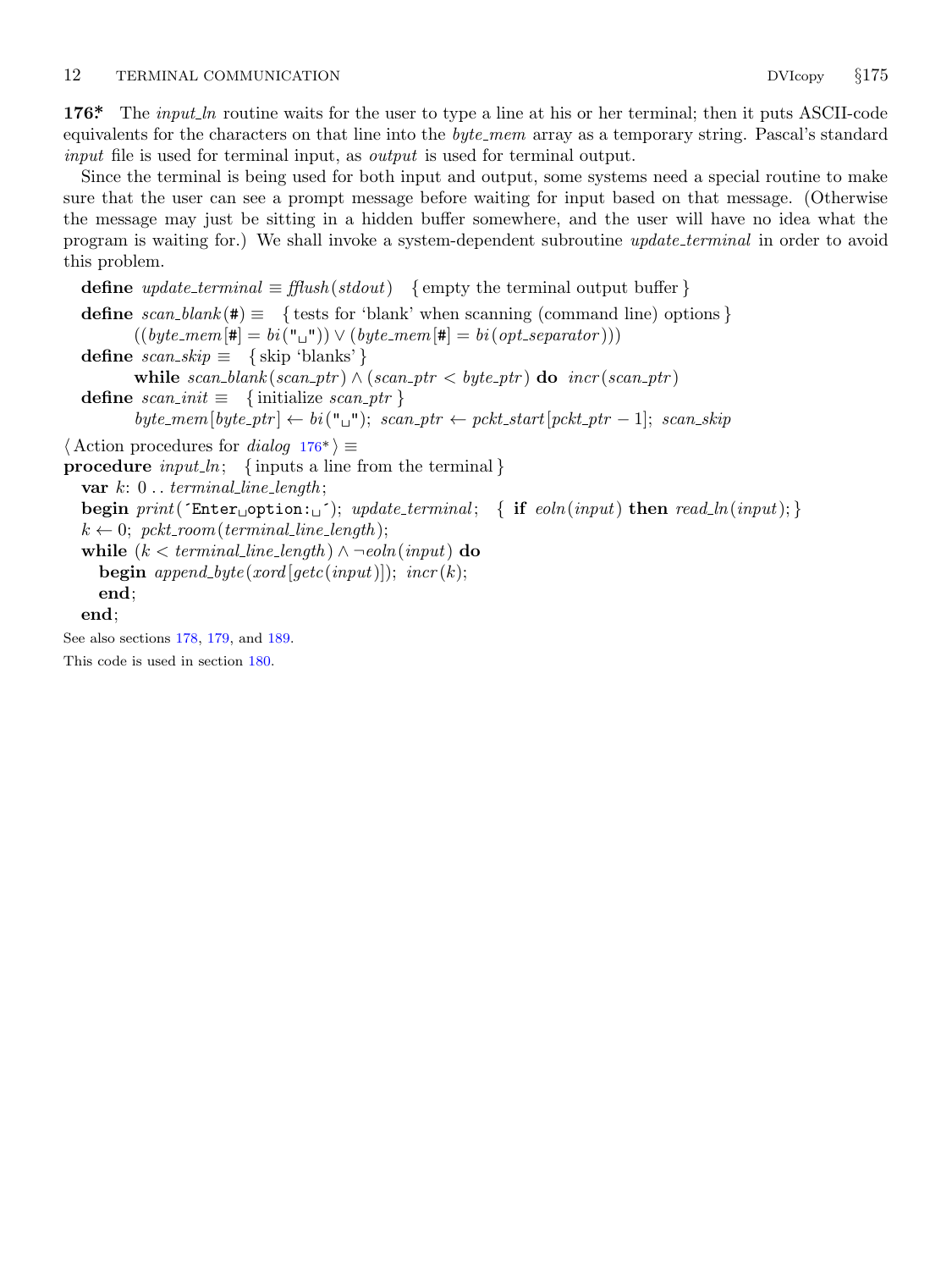<span id="page-12-0"></span>

**241\*.** Now we are ready to put it all together. Here is where DVIcopy starts, and where it ends.

**begin** *initialize* ; *{* get all variables initialized *} ⟨*Initialize predefined strings 45 *⟩ ⟨* Open input file(s) 110\* *⟩ ⟨* Open output file(s) 246\* *⟩ do dvi* ; *{* process the entire DVI file *} close files and terminate* ; **end**.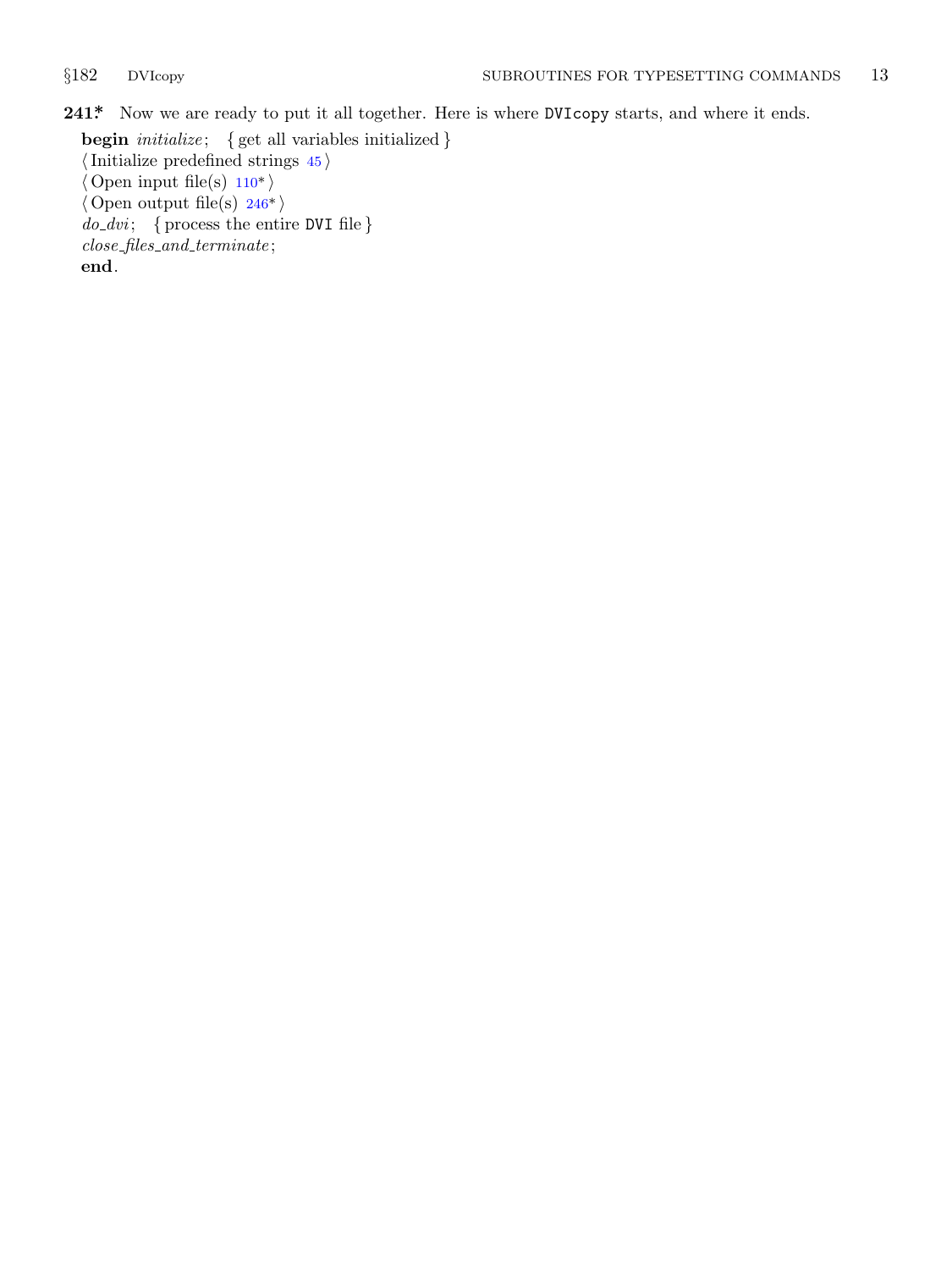<span id="page-13-0"></span>**246\*.** To prepare *out file* for output, we *rewrite* it.

*⟨* Open output file(s) 246\* *⟩ ≡* This code is used in section 241\*.

**248\*.** Writing the *out file* should be done as efficient as possible for a particular system; on many systems this means that a large number of bytes will be accumulated in a buffer and is then written from that buffer to *out file* . In order to simplify such system dependent changes we use the WEB macro *out byte* to write the next DVI byte. Here we give a simple minded definition for this macro in terms of standard Pascal.

**define**  $out\_byte(\textbf{\#}) \equiv put\_byte(\textbf{\#}, out\_file)$  {write next DVI byte}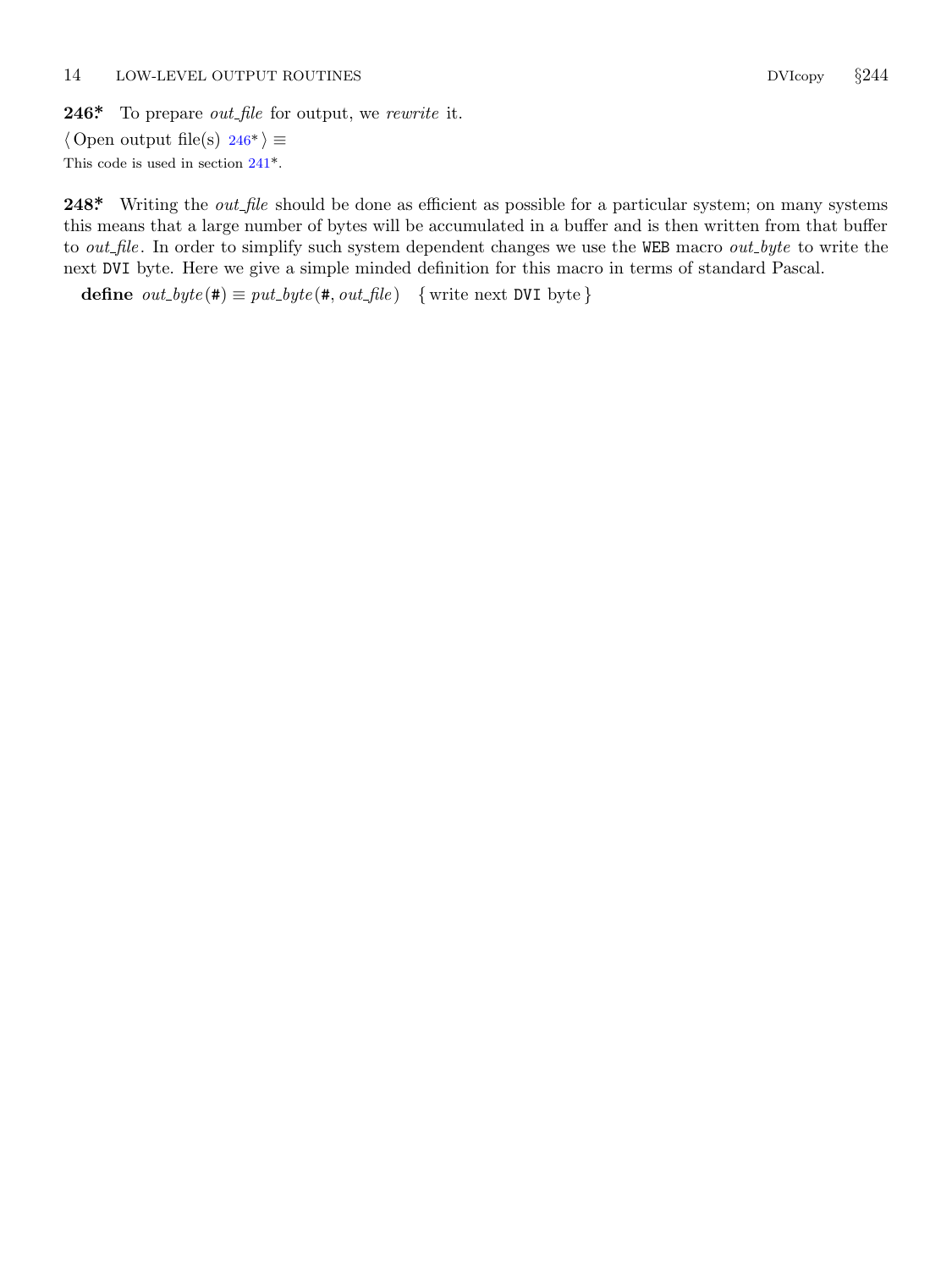<span id="page-14-0"></span>

**260\*.** These are the local variables (if any) needed for *do pre* .

*⟨* OUT: Declare local variables (if any) for *do pre* 260\* *⟩ ≡* **var**  $k$ :  $int_1 15$ ; { general purpose variable } *p, q, r*: *byte pointer* ; *{* indices into *byte mem }*

*comment*: *const c string* ; *{* preamble comment prefix *}*

This code is used in section 204.

**261\*.** And here is the device dependent code for *do pre* ; the DVI preamble comment written to *out file* is similar to the one produced by GFtoPK, but we want to apply our preamble comment prefix only once.

*⟨* OUT: Process the *pre* 261\* *⟩ ≡*  $out\_{one}(pre); out\_{one}(div\_{id}); out\_{four}(div\_{num}); out\_{four}(div\_{den}); out\_{four}(out\_{map});$  $p \leftarrow pcht\_start[pckt\_ptr-1]; q \leftarrow byte\_ptr; \{location of old DVI comment\}$  $comment \leftarrow \textit{preample\_comment}; \textit{pckt\_room}(\textit{comm\_length});$ **for**  $k \leftarrow 0$  **to**  $comm\_length - 1$  **do**  $append\_byte(xord[ucharcast(comment[k])]);$ **while**  $byte\_mem[p] = bi("□")$  **do**  $incr(p)$ ; {remove leading blanks} **if**  $p = q$  **then**  $Decr(byte\_ptr)(from\_length)$ **else begin**  $k \leftarrow 0$ ; **while**  $(k < comm$  *length*  $) \land (byte\_mem[p+k] = byte\_mem[q+k])$  **do**  $incr(k);$ **if**  $k = comm\_length$  **then**  $Incr(p)(comm\_length);$ **end**;  $k \leftarrow byte\_ptr - p; \text{ { total length } }$ **if** *k >* 255 **then begin**  $k \leftarrow 255$ ;  $q \leftarrow p + 255 - \text{comm\_length}$ ; { at most 255 bytes } **end**;  $out\_{one}(k)$ ;  $out\_{packet}(new\_{packet})$ ;  $flux\_{packet}$ ; **for**  $r \leftarrow p$  **to**  $q - 1$  **do**  $out\_one(bo(byte\_mem[r]))$ ; This code is used in section 204.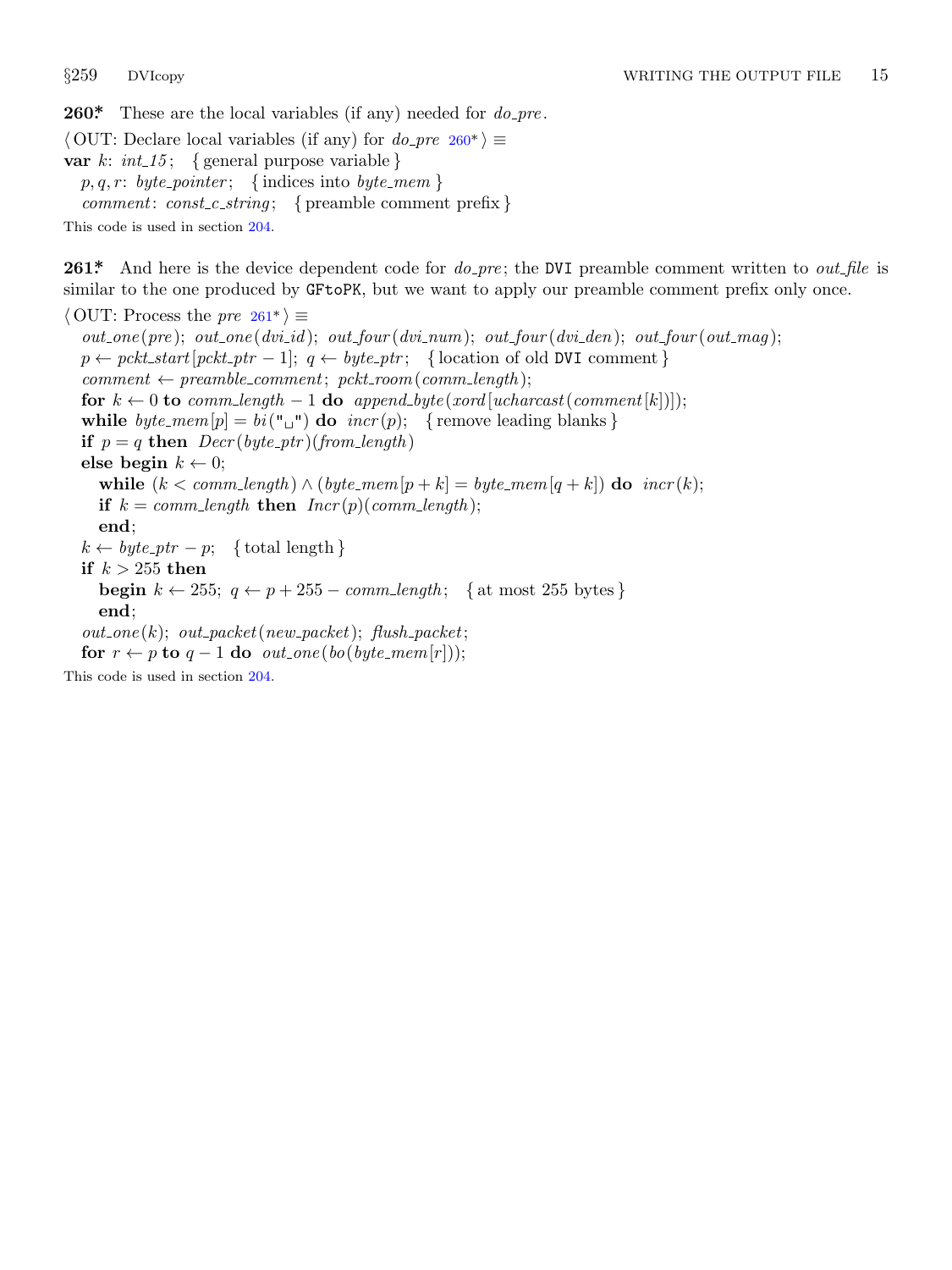### <span id="page-15-0"></span>16 SYSTEM-DEPENDENT CHANGES DVIcopy *§*293

**293\*. System-dependent changes.** Parse a Unix-style command line.

```
This macro tests if its argument is the current option, as represented by the index variable option index .
  define argument_is(\textbf{\#}) \equiv (strom (long-options[option_index].name, \textbf{\#}) = 0)⟨ Define parse arguments 293* ⟩ ≡
procedure parse arguments ;
  const n\text{-}options = 5; \{Pascal won't count array lengths for us. \}var long options : array [0 . . n options ] of getopt struct;
     getopt_r return\_val: integer; option\_index: c\_int\_type; current\_option: 0...n\_options; k,m: c\_int\_type;end num: ↑char ;
  begin ⟨ Define the option table 294* ⟩;
  ⟨Initialize options 187 ⟩;
  repeat qetopt_rreturn\_val \leftarrow qetopt\_long\_only(argc, argv, \text{''}', long\_options, address\_of(option\_index));if qetopt\_return\_val = -1 then
       begin do nothing ; {End of arguments; we exit the loop below. }
       end
     else if qetopt\_return\_val = "?" then
          begin usage (my name );
          end
       else if argument is (´help´) then
            begin usage help(DVICOPY HELP, nil);
            end
          else if argument is (´version´) then
               begin print version and exit(banner , ´Peter␣Breitenlohner´, nil, nil);
               end
            else if argument is (´magnification´) then
                 begin out\_mag \leftarrow atou(optarg);end
               else if argument is (´max−pages´) then
                    begin max\_pages \leftarrow atou(optarg); incr(cur\_select);end
                  else if argument is (´page−start´) then
                      begin ⟨ Determine the desired start count values from optarg 299* ⟩;
                      end; {Else it was a flag; getopt has already done the assignment. }
  until getopt\_return\_val = -1; {Now optind is the index of first non-option on the command line. We
          can have zero, one, or two remaining arguments. }
  if (optind > argc) ∨ (optind + 2 < argc) then
     begin write ln(stderr , my name , ´:␣Need␣at␣most␣two␣file␣arguments.´); usage (my name );
     end;
  if optind = argc then
     begin div name \leftarrow \leq \leq \leq \leq \leq \leq \leq \leq \leq \leq \leq \leq \leq \leq \leq \leq \leq \leq \leq \leq \leq \leq \leq \leq \leq \leq \leq \leq \leq \leq \leq \leq \leq \leqend
  else begin dvi name ← extend filename (cmdline (optind ), ´dvi´); resetbin(dvi file , dvi name );
     random\_reading \leftarrow true;end;
  if optind + 2 = \text{area} then
     begin \textit{rewritten}(\textit{out}\_\textit{file}, \textit{extend}\_\textit{filename}(\textit{cendline}(\textit{optind} + 1), \text{`dvi'}); \textit{term}\_\textit{out} \leftarrow \textit{stdout};end
  else begin out\_file ← make\_binary\_file(stdout); term\_out ← stderr;end;
  end;
This code is used in section 3*.
```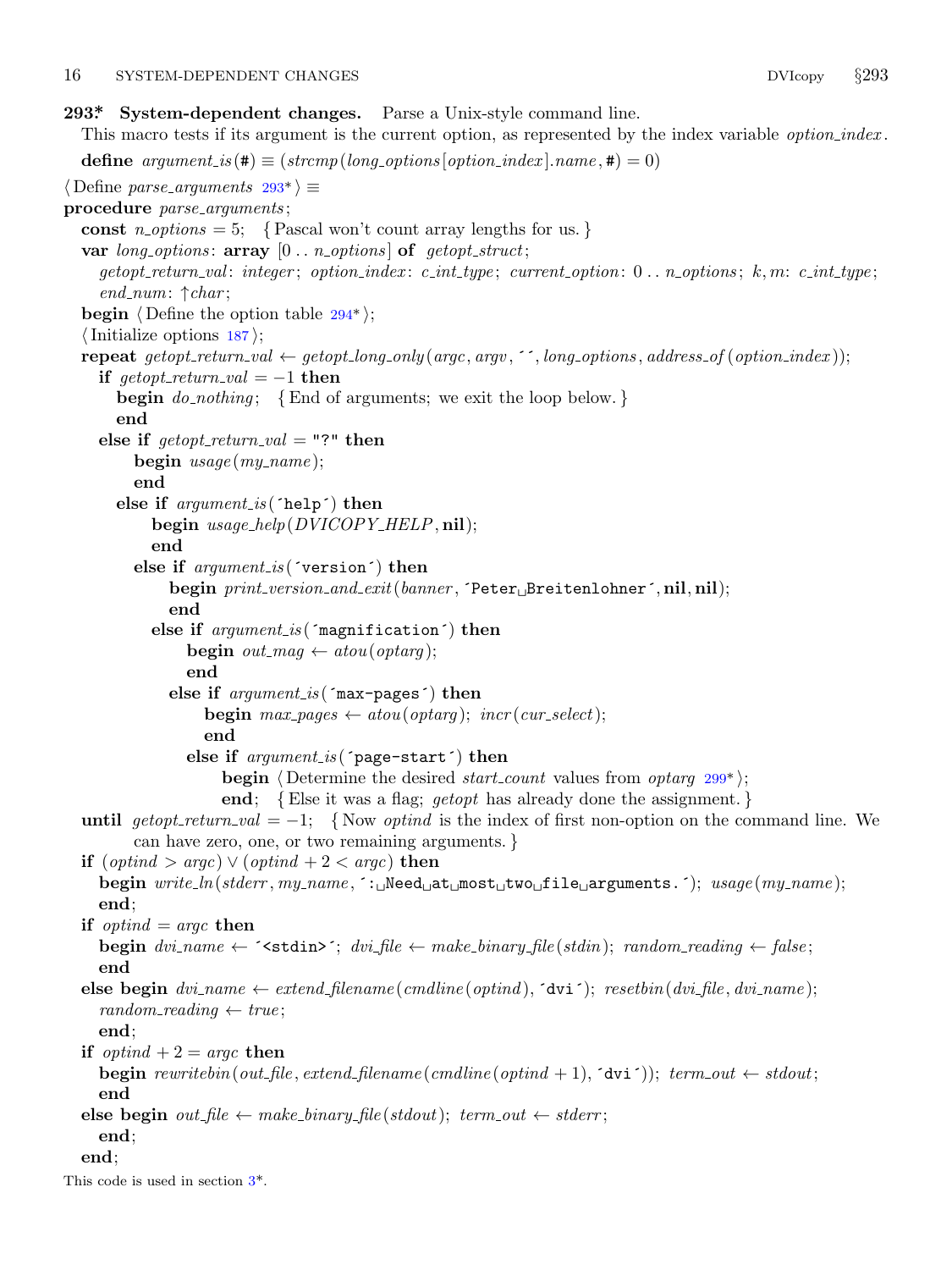<span id="page-16-0"></span>

**294\*.** Here is the first [of t](#page-15-0)he options we allow.

*⟨* Define the option table 294\* *⟩ ≡*  $current\text{-}option \leftarrow 0; long\text{-}options[0].name \leftarrow 'help'; long\text{-}options[0].has\text{-}arg \leftarrow 0;$  $long\_options[0].flag \leftarrow 0; long\_options[0].val \leftarrow 0; incr(current\_option);$ See also sections 295\*, 296\*, 297\*, 298\*, and 300\*. This code is used in section 293\*.

**295\*.** Another of the standard options.

*⟨* Define the option table 294\* *⟩* +*≡*  $long-options$  [*current\_option*]*.name*  $\leftarrow$   $\infty$   $\infty$   $\infty$ *is arg*  $\infty$ *j*.  $long\_options$  [*current\_option*]*.flag*  $\leftarrow 0$ ; *long\_options* [*current\_option*]*.val*  $\leftarrow 0$ ; *incr* (*current\_option*);

**296\*.** Magnification to apply.

*⟨* Define the option table 294\* *⟩* +*≡*  $long-options$  [*current\_option*]*.name*  $\leftarrow$   $\lceil$ **magnification** $\lceil$ ;  $\lceil \log_2 options \rceil$  [*current\_option*]*.has\_arg*  $\leftarrow$  1;  $long\_options$  [*current\_option*]*.flag*  $\leftarrow 0$ ; *long\_options* [*current\_option*]*.val*  $\leftarrow 0$ ; *incr* (*current\_option*);

**297\*.** How many pages to do.

*⟨* Define the option table 294\* *⟩* +*≡*  $long-options[current\_option].name ← 'max-pages'; long\_options[current\_option].has_arg ← 1;$  $long\_options$  [*current\_option*]*.flag*  $\leftarrow 0$ ; *long\_options* [*current\_option*]*.val*  $\leftarrow 0$ ; *incr* (*current\_option*);

**298\*.** What page to start at.

*⟨* Define the option table 294\* *⟩* +*≡*  $long\_options$  [*current\_option*]*.hame*  $\leftarrow$  ^page−start´; *long\_options* [*current\_option*]*.has\_arg*  $\leftarrow$  1;  $long\_options$  [*current\_option*]*.flag*  $\leftarrow 0$ ; *long\_options* [*current\_option*]*.val*  $\leftarrow 0$ ; *incr* (*current\_option*);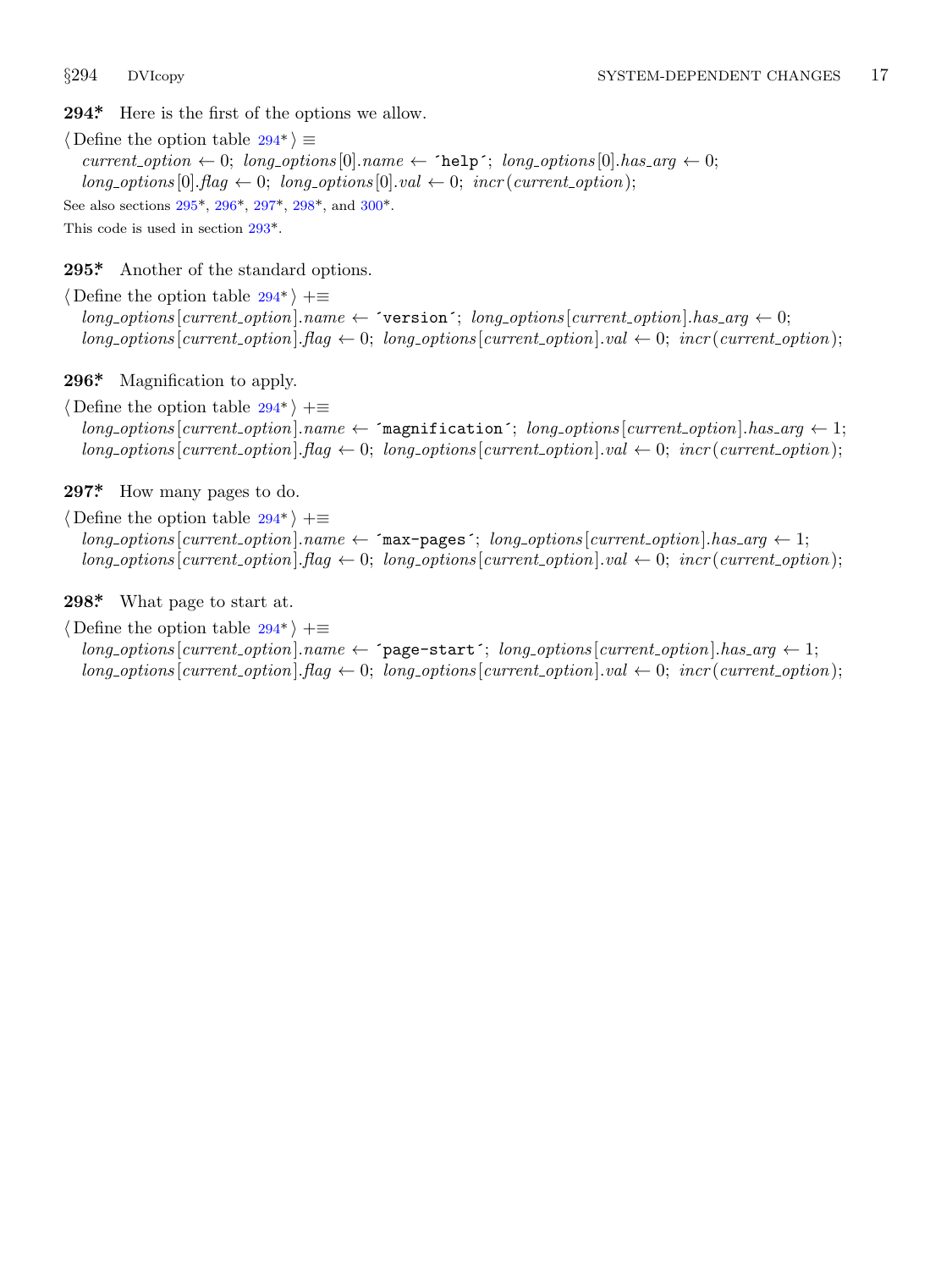<span id="page-17-0"></span>**299\*.** Parsing the starting page specification is a bit complicated. (This is the same as in DVItype.)

```
⟨ Determine the desired start count values from optarg 299* ⟩ ≡
  k \leftarrow 0; { which \count register we're on }
  m \leftarrow 0; { position in optarg }
  while optarg [m] do
    begin if optarg[m] = "*" then
       begin start\_there[k] \leftarrow false; incr(m);end
    else if optarg[m] = "." then
         begin incr (k);
         if k \geq 10 then
            begin write ln(stderr , my name , ´:␣More␣than␣ten␣count␣registers␣specified.´);
            uexit(1);
            end;
         incr(m);end
       \mathbf{else} begin start\_count[k] \leftarrow strtol(optarg + m, address\_of(end\_num), 10);if end_{num} = optarg + m then
            begin write ln(stderr , my name , ´:␣−page−start␣values␣must␣be␣numeric␣or␣*.´);
            uexit(1);
            end;
         start\_there[k] \leftarrow true; m \leftarrow m + end\_num - (optarg + m);end;
    end;
  start\_vals \leftarrow k; selected \leftarrow false;
This code is used in section 293*.
```
**300\*.** An element with all zeros al[w](#page-1-0)ays ends the list.

*⟨* Define the option table 294\* *⟩* +*≡*  $long\_options[current\_option].name \leftarrow 0; long\_options[current\_option].has\_arg \leftarrow 0;$  $long\_options[current\_option]$ *.flag*  $\leftarrow 0$ ;  $long\_options[current\_option]$ *.val*  $\leftarrow 0$ ;

**301\***  $\langle$  Globals in the outer block  $2^*$   $\rangle$  += *term out*: *text*; *dvi name* : *const c string* ;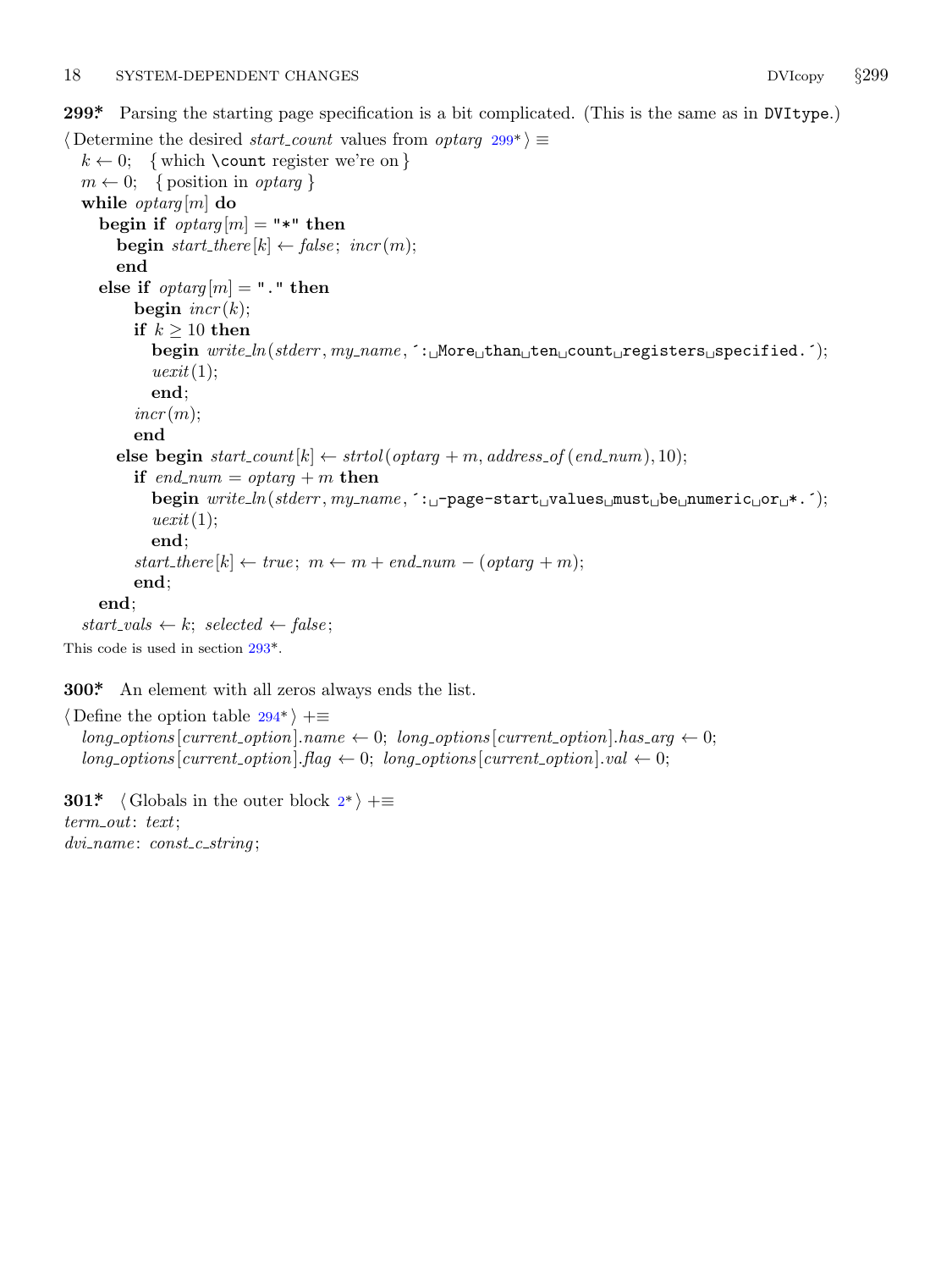<span id="page-18-0"></span> $§302$ **DVIcopy** 

begin\_one:  $54$ .

begin\_two:  $55$ 

begin\_quad:  $\frac{53}{113}$ ,  $\frac{141}{141}$ .

begin\_signed:  $59, 254$ .

begin\_trio:  $\frac{52}{113}$ ,  $\frac{141}{141}$ .

begin\_unsigned:  $58$ ,  $253$ . *beta*:  $\frac{103}{104}$ ,  $\frac{104}{142}$ .

 $begin{bmatrix} \nbegin{bmatrix} 1 & 0 \\ 0 & 1 \end{bmatrix} \n\end{bmatrix}$ 

 $51, 113, 141.$ 

302\* Index. Pointers to error messages appear here together with the section numbers where each identifier is used.

The following sections were changed by the change file: 1, 2, 3, 5, 7, 11, 14, 15, 23, 24, 25, 62, 63, 67, 91, 92, 93, 94, 95, 104, 108, 109, 110, 112, 135, 137, 138, 139, 163, 170, 176, 241, 246, 248, 260, 261, 293, 294, 295, 296, 297, 298, 299, 300, 301, 302.  $-$ help:  $294*$ beware: char widths do not agree:  $98$ .  $-magnification: 296*$ beware: check sums do not agree:  $98$ . -max-pages:  $297^*$ beware: design sizes do not agree: 98. -page-start:  $298*$ *bi*: 31, 34, 44, 160, 176, 189, 190, 227, 261\*  $-$ version:  $295*$ *bo*:  $31, 41, 48, 49, 60, 61, 250, 258, 261*$ boolean: 2, 57, 84, 86, 98, 107, 122, 125, 132, 151,  $a: \underline{50}, \underline{51}, \underline{52}, \underline{53}, \underline{258}.$ abort: 23, 94, 95, 98, 104, 109, 127, 136, 145, 154, 158, 178, 179, 183, 185, 186, 213, 222, 252. 161, 164, 180, 218, 236. *bop*:  $26, 119, 121, 185, 205, 206, 229, 234, 235, 263.$ abs: 98, 202, 203, 259, 274, 277. build packet:  $89, 160$ .  $address\_of: 293, 299*$ byte:  $175$ . all\_done: 185, 204, 207, 235. byte\_file:  $29, 90, 108, 134, 244$ . alpha:  $103, 104, 142.$ byte\_mem: 31, 32, 34, 36, 38, 40, 41, 43, 44, 48, any:  $155$ . 49, 50, 54, 60, 61, 67\* 69, 83, 89, 151, 155, 156, 160, 171, 176, 177, 178, 179, 189, 190, append\_byte: 34, 54, 55, 56, 57, 58, 59, 88, 132, 150, 152, 167, 176, 225, 230, 236, 261\*  $209, 227, 250, 258, 260, 261$ append\_one: 34, 161, 163,\* 164, 166, 168. byte\_pointer:  $\frac{31}{32}$ , 32, 40, 48, 49, 60, 61, 67, 88, 89,  $append\_res\_to\_name: \underline{64}.$ 151, 157, 177, 178, 220, 222, 250, 258, 260\* append\_to\_name:  $63^*$  64, 67\* byte\_ptr:  $32, 34, 35, 38, 40, 41, 43, 44, 47, 88,$ argc:  $293^*$ 89, 160, 162, 163\* 164, 165, 166, 168, 169,  $argument_is: \quad 293^*$ 170\* 171, 176\* 180, 242, 261\*  $argv: 3^*$  293\*  $c: \underline{52}, \underline{53}, \underline{98}.$ ASCIL<sub>code</sub>: 14<sup>\*</sup>, 15<sup>\*</sup>, 17, 31, 44, 48.  $c\_int\_type: 293*$ atou:  $293^*$ *chain\_flag*:  $83, 87, 88$ . *char:*  $15^*62^*65$ ,  $67^*108^*293^*$ b:  $\frac{51}{2}, \frac{52}{2}, \frac{53}{2}, \frac{67}{2}$ char widths do not agree:  $98$ . Bad char c: 98.  $char_{c}l$ : 119, 121, 156, 161, 164, 225, 236. Bad DVI file:  $109*$  $char\_code$ : 115. Bad TFM file: 94\* Bad VF file: 136.  $char\_ext: 115.$  $bad\_dvi$ : 109\* 111, 114, 130, 132, 207, 208, 229, *char\_offset:*  $76, 79, 81$ . 230, 232, 233, 234, 235, 238. *char\_packets:*  $76, 77, 81, 106$ . bad\_font:  $94,97,101,103,105,136,140,144,145,$  $char\_par: 116, 118, 127, 145, 218.$ 148, 150, 151, 152, 161, 168. *char\_pixels:* 198, 199, 214, 216, 222.  $bad\_tfm: 94*$ *char\_pointer:*  $\frac{76}{77}$ , 99, 125, 199, 216. banner:  $1^*3^*293^*$  $char\_res: 115.$ *char\_widths:*  $76, \frac{77}{7}, 79, 81, 99, 102, 105, 106,$ *bc*: 69, <u>99</u>, 101, 102, 106. 125, 145, 216, 226. **begin:** 6, 8, 50, 51, 52, 53, 54, 55, 56, 57, 58, 59. begin\_byte:  $\frac{50}{113}$ ,  $\frac{141}{141}$ . check sums do not agree: 98. begin\_char:  $\frac{57}{252}$ .  $check\_check\_sum: 98, 101, 107, 152.$ begin\_four:  $\frac{56}{251}$ .  $check\_design\_size: 98, 101, 107, 152.$ 

 $check\_width: 98, 160.$  $chr: 15^* 17, 19.$ 

 $close_{\text{-}files\_and_{\text{-}}terminate:}$   $23, 240, 241.$  $close_in: 30, 99, 151, 240.$  $cmd\_cl$ : 119, 120, 124.

 $cmd\_par: 116, 117.$  $cmdline: 293*$ 

 $comm\_length: \quad \underline{1}^*, \; 261^*$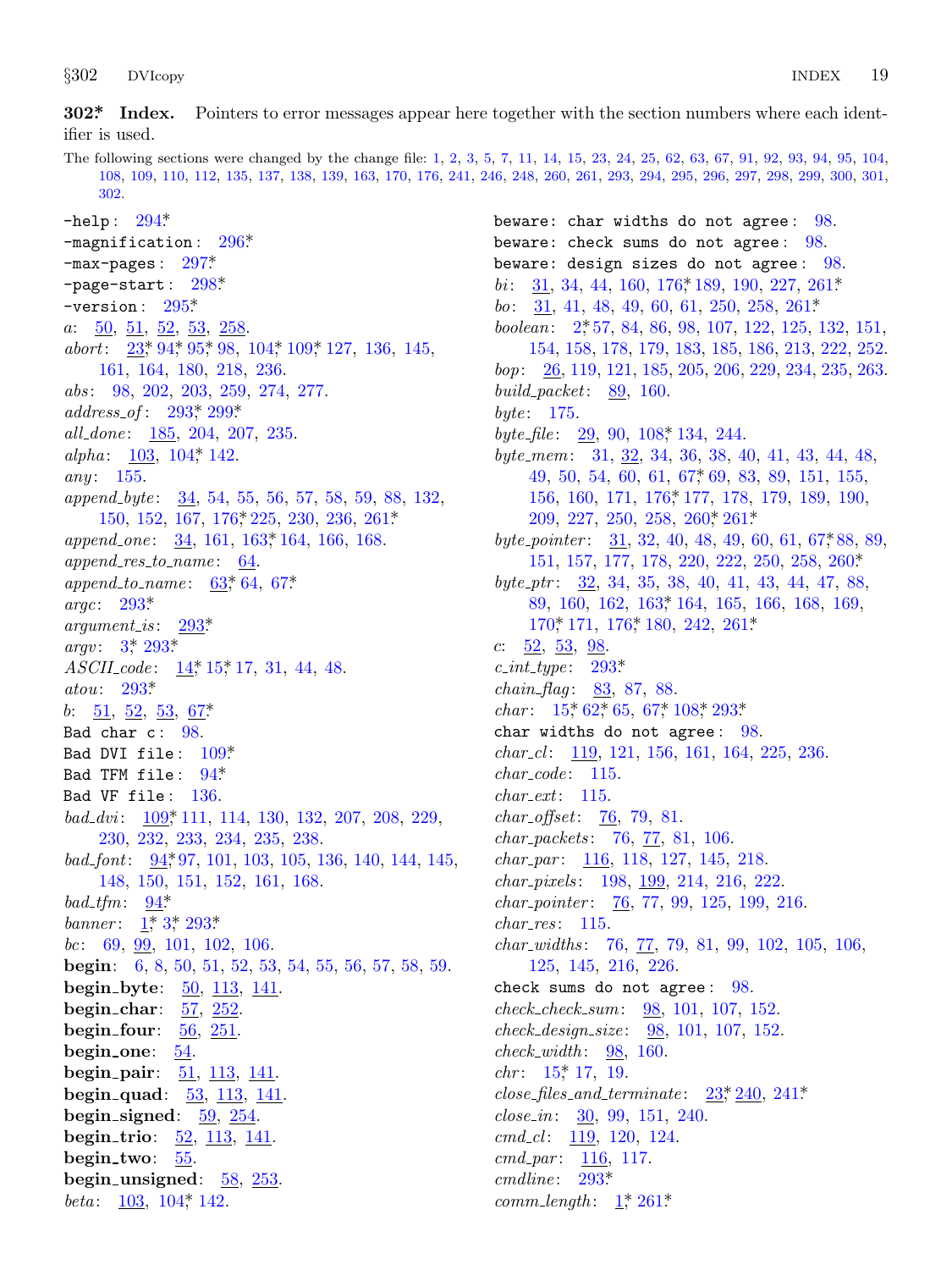20 **INDEX** 

 $260$ <sup>\*</sup>  $261$ <sup>\*</sup>  $comment:$  $comp\_char: 57, 252.$  $comp_{\text{}}four: 56, 251.$  $comp\_one: 54.$ *comp\_sbyte*:  $\frac{50}{13}$ .  $comp\_signed: 59, 254.$  $comp\_spair: \underline{51}, 113.$  $comp\_squad: 53, 113, 141.$ comp\_strio: 52, 113, 141.  $comp\_two: 55.$  $comp\_ubyte: 50, 113, 141.$  $comp\_unsigned: 58, 253.$  $comp\_upair: 51, 113, 141.$ *comp\_utrio*: 52, 113, 141. confusion:  $24, 45, 49, 88, 94, 216, 225, 288$ .  $const_c\_string: 260, 301.$ *continue*:  $10, 222, 225$ . copyright:  $1^*3^*$ *count*:  $185, 186, 205, 234, 235, 263.$ cur\_class:  $124, 127, 145, 161, 164, 169, 170, 210,$ 211, 218, 225, 229, 232, 236, 237, 273, 276. cur\_cmd: 124, 127, 145, 151, 153, 160, 161, 218, 229, 232, 235, 273, 276. cur\_cp: 125, 126, 145, 151, 214, 222, 223, 226. cur\_ext:  $84, 86, 87, 88, 98, 127, 151, 160, 165,$ 214, 223, 288. cur\_fnt:  $67, 84, 85, 86, 88, 89, 94, 98, 99, 102,$ 105, 106, 107, 130, 136, 151, 152, 153, 161, 197, 202, 205, 214, 216, 217, 223, 224, 225, 226, 238, 285, 288.  $cur_h: \quad \underline{193}, \ 195, \ 202, \ 203, \ 212, \ 274.$ cur\_h\_dimen: 125, 127, 145, 166, 202, 212, 213, 218, 222, 236, 279, 281.  $cur_hh: 195, 200, 202, 203.$ cur\_limit:  $49, 50, 67, 86, 87, 88, 222, 225, 226, 227$ . cur\_loc:  $\frac{49}{50}$ , 50, 67, 86, 87, 88, 225, 226, 227. cur\_name:  $62$ <sup>\*</sup>,  $63$ <sup>\*</sup>,  $67$ <sup>\*</sup>,  $95$ <sup>\*</sup>,  $139$ <sup>\*</sup>  $cur\_packet: 86$ . cur\_parm: 124, 127, 130, 131, 132, 145, 148, 149, 150, 153, 161, 167, 210, 211, 218, 225, 236, 237, 273, 276.  $cur-pckt: \quad 49, 86, 225.$  $cur\_pckt\_length: 35$ .  $cur_pos: 112^*$ cur\_res:  $84, 86, 88, 98, 127, 145, 151, 160, 165,$ 214, 223, 226, 288. cur\_select:  $185, 187, 189, 190, 204, 207, 293*$  $cur\_stack: 193, 200, 205, 208.$  $cur\_type: 84, 86, 225.$ cur\_upd:  $\frac{125}{125}$ , 127, 145, 151, 164, 165, 166, 169, 213, 214, 218, 222, 223, 226, 227, 236, 281, 288.  $cur_v: \quad \underline{193}, \ 195, \ 202, \ 203, \ 277.$ 

 $cur_v_d = 125, 127, 145, 166, 202, 213,$ 218, 236, 281.  $cur_{\perp} vv: 195, 200, 202, 203.$  $cur_{-}w_{-}x$ : 193, 210.  $cur\_wp:$  125, 126, 145, 151, 160, 214, 222, 223, 226. *cur\_y\_z*:  $\frac{193}{211}$ .  $current\_option:$ 293\* 294\* 295\* 296\* 297\* 298\* 300\*  $d: 53, 60, 98.$ d\_print:  $11$ , 99, 107, 205, 228, 285. d\_print\_ln:  $11^*$  232. debug:  $8, 9, 11, 44, 49, 60, 88, 107, 151,$  $216, 228, 288$  $decr: 12, 34, 47, 89, 102, 127, 132, 150, 160, 164,$ 167, 168, 170, 172, 205, 207, 208, 225, 227, 233, 236, 237, 289, 290, 291. *Decr*:  $\frac{12}{103}$ , 127, 171, 174, 261\* define  $font: 107, 132, 150.$ defined\_font:  $\frac{4}{5}$ , 79, 94, 107, 130, 216. design sizes do not agree:  $98$ . device:  $\,6, 54, 55, 64, 65, 66, 67, 81, 82, 99, 192,$ 194, 199, 202, 203, 204, 212, 216, 259. dialog:  $180$ .  $dim1\_par: 116, 118, 127, 145, 218.$  $dim2\_par$ : 116, 118, 127, 145, 218.  $dim3\_par$ : 116, 118, 127, 145, 218.  $dim4: 218.$  $dim\{4\text{-}par: \quad \underline{116}, 118, 127, 145, 218.$  $do_a_width: 212, 222, 236.$  $do_{-}bop: \quad 205, 235, 262, 263.$  $do_{c}char: 214, 226, 238, 287, 288.$  $do\_down: 211, 225, 236, 275, 276.$  $do\_dvi$ : 229, 241\*  $do\_{eop}: \quad 207, \ 235, \ 264, \ 265.$  $do_{\text{f}}ont$ : 216, 217, 283, 284. do\_nothing:  $12, 30, 127, 145, 218, 237, 293*$  $do\_pop:$   $208, 225, 236, 268, 269.$  $do_{\text{P}}$   $ne:$   $\frac{204}{204}$ ,  $\frac{230}{260}$ ,  $\frac{260*}{261*}$  $do\_push: \quad 208, 225, 236, 266, 267.$  $do\_right: 210, 225, 236, 272, 273.$  $do_{\text{-}rule:}$   $\frac{213}{213}$ , 225, 236, 280, 281.  $do\_vf$ : 151, 216.  $do\_vf\_move: 163^*$  $do_v f_{\text{p}} \text{acket:}$  219, 220, 222, 223, 224, 227, 238.  $do\_width: 212, 278, 279.$  $do\_xxx$ : 209, 225, 236, 270, 271. done: 10, 151, 161, 216, 222, 225, 229, 235, 236, 237.  $down: 59, 211, 225, 236, 254, 276.$  $down\_cl$ : 119, 121, 122, 123, 161, 211, 276. down1:  $26, 118, 121, 122, 123$ . duplicate packet for character...:  $89.$  $dvi_back: 229, 232, 234.$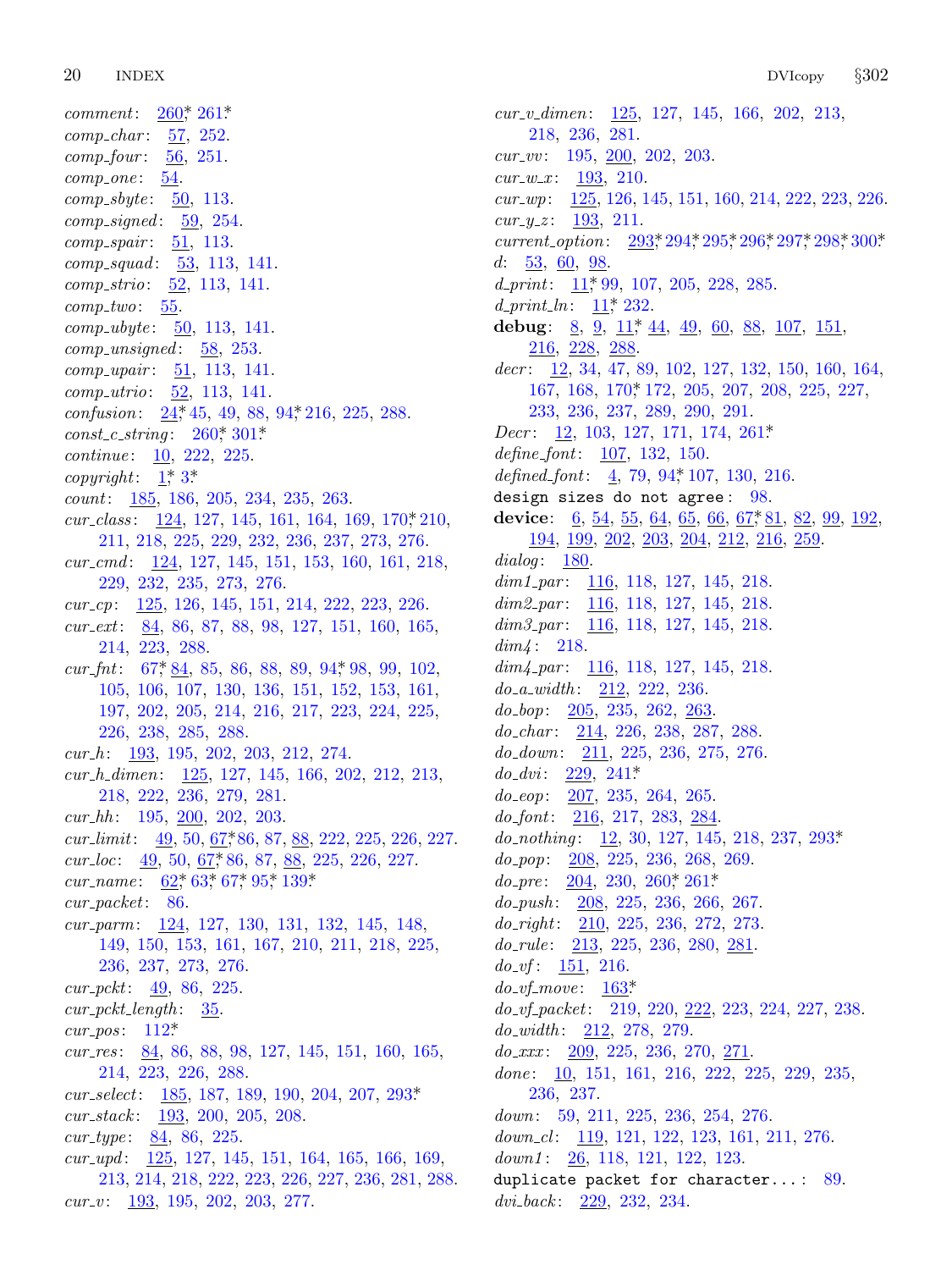*§*302 DVI[cop](#page-2-0)y INDEX 21

*dvi bop post*: 229, 232, 233, 234. *dvi byte* : 111, 112\*, 113. *dvi char cmd* : 57, 122, 123, 127. *dvi cl* : 115, 119, 120, 121, 127, 145, 218.  $DVI$  *copy* [:](#page-1-0)  $3^*$  $3^*$ *dvi\_den*: 204, 230, 231, 232, 261, 291. *dvi do font*: 132, 229, 232, 236, 237. *dvi down cmd* : 122, 123, 161, 276. *dvi e fnts* : 128, 131. *dvi eof* : 11[1.](#page-8-0) dvi<sub>-file</sub> : 1,\* 3,\* [108](#page-8-0),\* [110](#page-8-0),\* [111](#page-8-0), 112,\* 113, 240, 293,\* *dvi first par* : 127, 229, 232, 235, 236, 237. *dvi font*: 1[30,](#page-8-0) 236. *dvi i fnts* : [128,](#page-8-0) [130,](#page-15-0) [132.](#page-17-0) *dvi\_id* : <u>26</u>, 230, 233, 261, 291. *dvi length* : 112\*, 233. *dvi loc*: 108\*, 109\*, 110\*, 112\*, 113, 205, 232, 233. *dvi mag* : 230, 231, 232. *dvi move* : 112\*, 232, 233, 234. *dvi name* : 112\*, 293\*, 301\*. *dvi nf* : 128, 129, 130, 131, 132, 242. *dvi\_num*: 204, 230, 231, 232, 261, 291. *dvi pad* : 26, 233, 290. *dvi par* : 115, 116, 117, 118, 127, 145, 218. *dvi pointer* : 114, 232, 233, 234, 235. *dvi pquad* : 114, 132, 230, 232. *dvi right cmd* : 122, 123, 161, 273. *dvi rule cmd* : 122, 123, 166, 281. *dvi sbyte* : 113, 127. *dvi spair* : 113, 127. *dvi squad* : 113, 114, 127, 132, 232, 234, 235. *dvi start*: 229, 232, [234](#page-15-0). *dvi [str](#page-6-0)io*: 113, 127. *dvi ubyte* : 113, 127, 132, 230, 233, 234, 236, 237. *dvi upair* : 113, 127, 232. *dvi uquad* : 114, 127. *dvi [utri](#page-6-0)o*: 113, 127. *DVICOPY HELP*: 293\*. *e*: <u>67</u><sup>\*</sup>, <u>86</u>, <u>88</u>. *ec*: 69, 99, 101, 102. **ecived**: 6. *eight bits* : [27,](#page-15-0) [29,](#page-17-0) 31, 50, 51, 52, 53, 57, 58, 59, 67\*, 81, 86, 96, 117, 120, 122, 124, 157, 220, 252, 253, [254,](#page-8-0) 258. **else**: [13.](#page-11-0) *empty packet*: 38, 40, 87, 225. **end**: 6, 8, 13. *end num*: 293\*, 299\*. **endcases**: 13. *eof* : 97, 111, 112, 140. *eoln*: 176\*. *eop*: 26, 119, 121, 185, 207, 229, 235, 236, 265, 289. *error message* : 21, 243. *exit*: <u>10</u>, 12, 86, 151, 180, 229. *ext*: 5[7,](#page-1-0) 69, 252. *ext flag* : 83, 87, 88. *extend filename* : 293\*. *f*: 61, 86, 88, 130, 132, 148, 150, 222, 258. *f res* : [65,](#page-11-0) 66. *f type* : 79, 81. false: 2,\* 57, 86, 88, 89, 123, 125, 132, 151, 152, 159, 161, 16[4,](#page-4-0) 169, 178, 179, 184, 185, 186, 189, 204, 207, 213, 226, 227, 232, 252, 293\*, 299\*. *fatal message* : 21, 240, 243. *fflush* : 1[76\\*.](#page-16-0) *find packet*: 8[4,](#page-16-0) 86, [22](#page-16-0)5[.](#page-16-0) *first par* : 115. *first text char* : 15\*, 19. *five cases* : 115, 225, 236. *fix word* : 103, 142, 143. *flag*: 83, 294, 295, 296, 297, 298, 300\* *flush byte* : 34, 89. *flush packet*: 47, 152, 180, 209, 230, 261\*. *fnt*: 58, 155, 165, 253. *fnt bc*: 81. *fnt chars* : 81.  $fnt\_check:$  81. *fnt cl* : 119, 121, 161, 225, 236. *fnt def* : 253. *fnt def cl* : 119, 121, 161, 229, 232, 236, 237. *fnt def1* : 26, 118, 121, 132, 150, 153, 258. *fnt def4* : 132, 150.  $fnt\_design:$  81.  $fnt\_ec$ : 81. *fnt font*: 81. *fnt name* : 81. *fnt num*: 58, 116, 155, 165, 253. *fnt num 0* : 26, 58, 118, 121, 127, 145, 218. *fnt par* : 116, 118, 127, 145, 218. *fnt scaled* : 81. *fnt space* : 195. *fnt\_type* : 81. *fnt1* : 26, 58, 118, 121, 165, 288. font types:  $\frac{4}{5}$ , 69, 146, 255. *font bc*: 79, 81, 98, 102, 145, 216. *font chars* : 69, [79,](#page-6-0) 81, 102, 106, 145, 198, 216, 226. *font check* : 79, 81, 98, 107, 132, 150, 258. *font design*: 61, 79, 81, 98, 107, 132, 150, 258. *font ec*: 79, 81, 98, 102, 145, 216. *font font*: 81, 107, 146, 153, 161, 225, 255, 258, 285, 288. *font\_name*: 61, 67,\*79, 81, 107, 132, 150, 258. *font number* : 61, 79, 80, 81, 84, 107, 128, 130,

132, 134, 146, 148, 150, 151, 195, 220, 255, 258.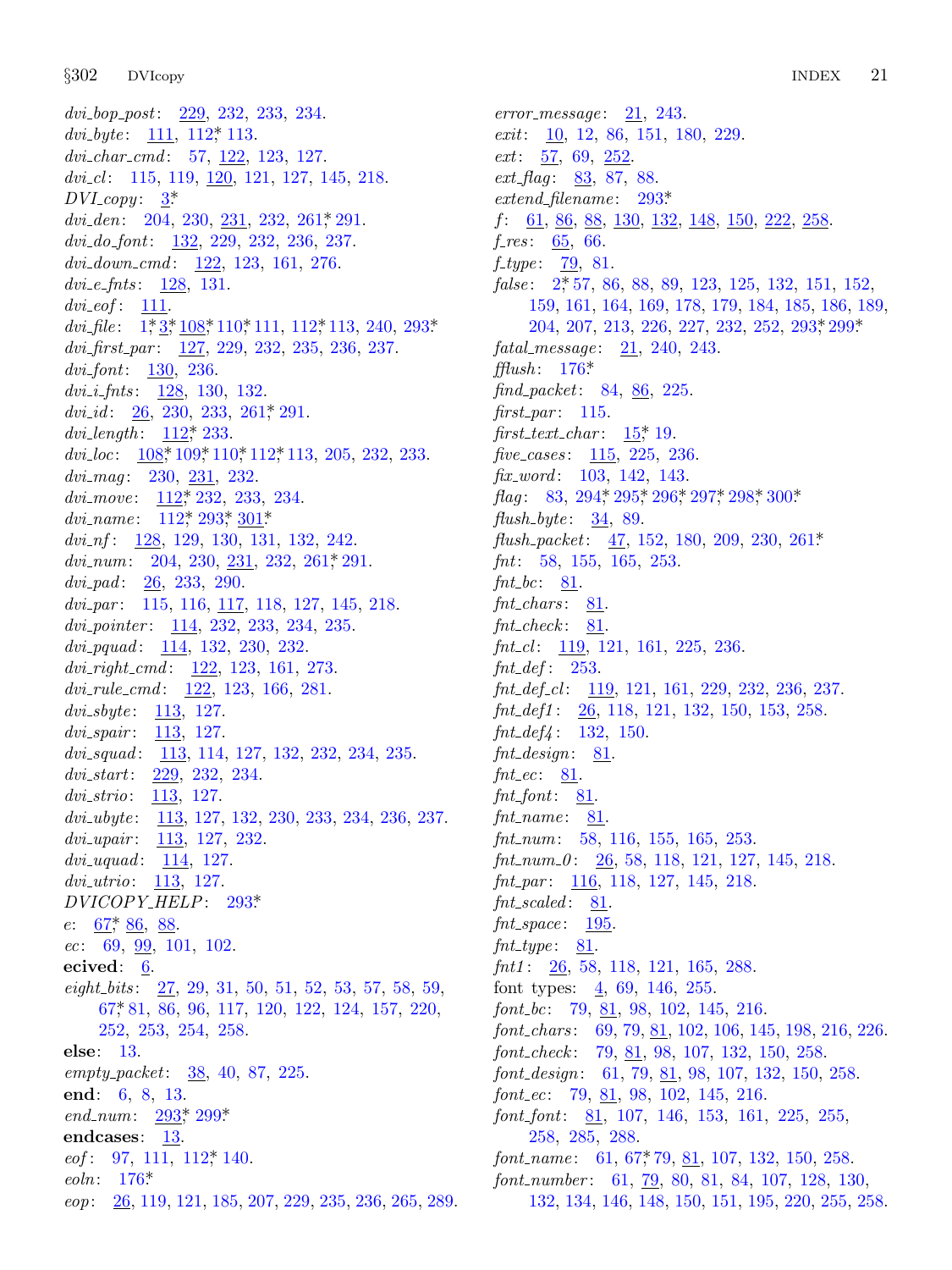22 **INDEX** 

font\_packet:  $81, 83, 86, 88, 89$ .  $font\_pixel: 198$ .  $font\_scaled: 61, 79, 81, 99, 105, 107, 132, 150,$ 152, 197, 258, 285.  $font\_space: 195, 196, 197, 202.$ font\_type:  $79, 81, 94, 99, 107, 130, 146, 151, 216,$ 217, 226, 238, 255, 285, 288.  $font\_width: 81, 98.$  $font_width\_end:$  81, 198. forward:  $23^*$ found:  $10, 40, 43, 73, 75, 86, 87, 88, 222, 225.$ free:  $95^*$  139\* from\_length:  $1$ <sup>\*</sup>,  $261$ <sup>\*</sup> full\_name: 95,\* 108,\* 139.\* *getc*:  $176^*$  $\text{getopt}: 293^*$  $getopt\_long\_only: 293*$  $getopt\_return\_val: 293*$  $getopt\_struct: 293*$ gubed:  $8$ .  $h: \frac{39}{9}, \frac{40}{73}, \frac{73}{193}.$  $h_{\text{..}}conv: 202, 204, 259.$  $h_{\text{eff}} = 192, 193, 194.$ *h\_pixel\_round:* 202, 203, 210, 216, 236, 259.  $h$ -pixels:  $199, 202, 212, 213.$  $h$ -resolution: 204, 259.  $h_{\text{rule}}$ -pixels:  $202, 213$ .  $h\_upd\_char: 203, 212, 214.$  $h\_upd\_end$ : 203.  $h\_upd\_move: \quad 203, \; 210, \; 213.$ harmless\_message:  $21, 243$ . has\_arg:  $294$ ,  $295$ ,  $296$ ,  $297$ ,  $298$ ,  $300$ \* hash\_code: 36, 37, 39, 40, 71, 73. hash\_size: 36, 38, 41, 72, 74.  $hex\_packet: 60, 228.$  $hh: 200, 203, 259.$  $hh_{\text{th}}$  field:  $200, 201$ . history:  $21, 22, 240, 243$ . *i*:  $\underline{16}$ ,  $\underline{40}$ ,  $\underline{178}$ ,  $\underline{205}$ ,  $\underline{262}$ .  $id1: \underline{44}.$  $id10: \underline{44}$ , 45.  $id2: \underline{44}.$  $id3: 44, 135$ , 191.  $id4: 44, 91*$  $id5: 44, 45.$  $id6: \underline{44}$ , 45, 191. *id* $7 \tfrac{44}{5}$ , 45.  $id8: \frac{44}{3}$  $id9: \underline{44}$ , 45. *incr*:  $12, 34, 40, 41, 43, 47, 49, 63, 66, 73, 86,$ 89, 102, 107, 113, 131, 132, 141, 143, 149, 150, 162, 164, 172, 176, 178, 179, 189, 190,

202, 207, 227, 249, 258, 261, 263, 285, 293, 294, 295, 296, 297, 298, 299\*  $Incr: \underline{12}, 44, 54, 55, 56, 57, 58, 59, 88, 113, 132,$ 141, 143, 144, 150, 160, 203, 250, 251, 258, 261\*  $Incr\_Decr\_end:$  12.  $incr\_stack: 162, 208.$ Infinite VF recursion?: 228. *initialize:*  $3 \div 241^*$ input:  $176*$ *input\_ln*:  $175, 176^*$  180. *int\_15*:  $\frac{7}{5}$  62, 67, 99, 103, 132, 150, 151, 229,  $240, 260*$  $int_1 15_t$ : 7\*  $int_1 16: 7, 16, 51, 73, 99, 113, 177.$  $int_16_{t}$ : 7\* *int\_16u*:  $\frac{7}{5}$  25, 51, 65, 66, 113, 141, 244.  $int_16u_{-}t$ : 7\* *int\_23*:  $7^*$  $int_{-}23_{-}t$ : 7\*  $int_24$ :  $7, 52, 84, 86, 113, 141, 151, 220$ .  $int_224 \_t: 7^*$ *int\_24u*:  $\frac{7}{52}$ , 113, 141.  $int_224u_{-}t$ : 7\*  $int_3 31$ :  $7, 59, 61, 81, 114, 144, 231, 244$ .  $int_0^1 31 \cdot t$ : 7\*  $int_32$ :  $\frac{7}{3}$ , 27, 53, 54, 55, 56, 57, 58, 59, 71, 73, 81, 88, 98, 99, 103, 108, 112, 113, 114, 124, 125, 128, 134, 141, 143, 144, 146, 173, 179, 185, 192, 195, 229, 244, 251, 252, 253, 254. *int\_7*:  $\frac{7}{2}$ , 65, 84, 178.  $int_{-7}^{5}$   $7^*$ *int\_8*:  $7, 50, 113$ .  $int_0^8 - 7^*$ *int\_8u*:  $7, 50, 60, 84, 88, 113, 141, 151, 222, 229$ .  $int_0$ -8u<sub>-t</sub>: 7\* *integer*:  $7, 28, 293$ *invalid\_cl:* 119, 121, 161, 236, 237. invalid\_font: 82, 84, 85, 107, 145, 153, 196, 205, 263. *invalid\_packet:* 38, 86, 87, 88, 106. invalid\_width:  $\frac{72}{12}$ , 81, 98, 105, 126, 145.  $j: 60, 178, 205, 262$ jump\_out:  $3, \frac{23}{2}, 24, 25$ k:  $40, 48, 60, 61, 89, 132, 150, 151, 176, 178, 186$  $222, 229, 240, 250, 258, 260, 293$  $k_{-}opt: 175, 177.$ Knuth, Donald Ervin: 13.  $kpc\_find\_tfm: 95*$  $k$ pse\_find\_vf: 139\*  $kpc\_set\_program\_name: 3^*$  $l:$  40, 60, 89, 99, 151, 178, 258. *L*cur\_name:  $62,63,64,67$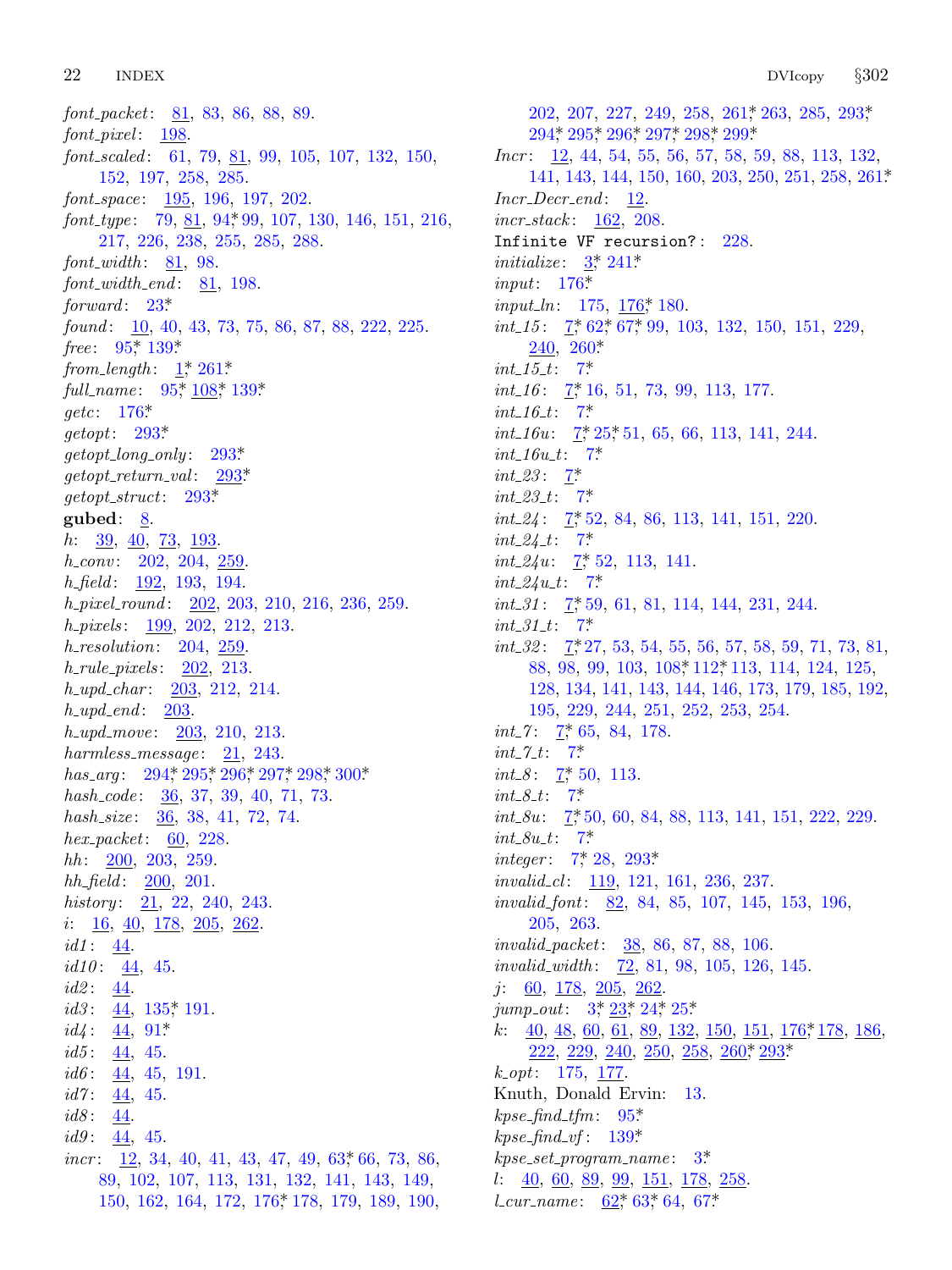*§*302 DVIcopy IN[DEX](#page-14-0) 23

*large h s[pac](#page-6-0)e* : 202, 203. *large v space* : 202, 203. *last pop*: 151, 161. *last text char* : [15\\*,](#page-7-0) 19. *lcl nf* : 146, 147, 150, 242.  $lh: \frac{99}{99}, 101.$ *ll* : 64, <u>67</u>\* *load* : 1[07.](#page-15-0) *load font*: 99, 103, [10](#page-15-0)7, 130. *loaded\_font*: 4, 94, 99, [2](#page-7-0)1[6,](#page-9-0) 217. *long char* : 133, 151, [160](#page-6-0). *long\_options*: 293\*, 294\*, 295\*, 296\*, 297\*, 298\*, 300\*. **loop**: 12. *m*: 61, 293\* *make binary fi[l](#page-6-0)e* : 293\*. *make font name* : 63\*, 95\*, 139\*. *make font name end* : 63\*. *make font res* : 64.  $make\_font\_res\_end$ [:](#page-5-0) 64. *make name* : 63\*, 64, 67\*. *make packet*: 36, 40, 44, 47, 89, 132, 150. *make res* : [64](#page-2-0), 66. *make width* : [7](#page-2-0)3, 105. *mark error* : 21, 86, 89, 98. *mark\_fatal* :  $21, 23$ <sup>\*</sup> *mark harmle[ss](#page-2-0)* : 21, 98, 290. *match* : 186. *max bytes* : 5\*, [3](#page-2-0)1, 34, 242. *max chars* : 5\*, 76, 102, 105, 242. *max cl* : 119.  $max\_font\_type: \underline{4}, 79.$ max<sub>-fonts</sub>:  $\underline{5}$ \* 7[9,](#page-2-0) 82, 107, 132, 150, 242, 285. *max h drift*: [2](#page-2-0)03, 259. *max packets* : 5\*, 31, 38, 40, 47, 242. *max pages* : [18](#page-2-0)5, 187, 190, 204, 207, 293\*. *max\_par* : 116. *max pix value* : 198. *max recursion*: 5\*, 219, 227, 228, 242. *max select*: 5\*, 185, 188, 190. *max v drift*: [20](#page-2-0)3, [25](#page-15-0)9[.](#page-17-0) *max\_[wi](#page-5-0)d[ths](#page-6-0)* : 5\*, 70, 73, 242. *mem*: 175. missing character packet...:  $86$ . *move* : 155. *move zero*: 151, 164, 165. *my\_name* : 1,\* 3,\* 293,\* 299.\* *n*:  $25$ <sup>\*</sup>, 67<sup>\*</sup> *n chars* : 77, 78, 102, 105, 106, 242. *n opt*: 175, 177, 180. *n options* : 293\*. *n recur* : 219, 220, 221, 223, 224, 225, 227. *n res digits* : 64, 65, 66.

*n\_widths* : 71, 72, 73, 75, 242. *name*: 293\*, 294\*, 295\*, 296\*, 297\*, 298\*, 300\*. *negative* : 179. *new\_line* : 11,\* 60, 94,\* 98, 109,\* 228. *new packet*: 47, 152, [18](#page-9-0)0, 204, 209, 230, 261\*. *nf* : 79, <u>80</u>, 82, 107, 132, 150, 242. **nil**: 12. *no par* : 116, 118, 127, 145, 218. *nop*: 26, 118, 119, 121, 127, 161. **noreturn**: 23\*. *not\_found*: 10, 88, 139, 151. *num select*: 185, 204, 207. *numu*: 218. *numu par* : 116, 118, 127, 145. *num1 par* : 116, 118, 127, 145, 218. *num2 par* : 116, 118, [12](#page-11-0)7, 145, 218. *num3 par* [:](#page-15-0) 1[16,](#page-17-0) 118, 127, 145, 218. *num4* : 218. *num4 par* [:](#page-15-0) 116, 118, 127, 145. *nw*: 99, 101, [105.](#page-15-0) *o*: 57, 58, 59, 253, 254. *opt separator* : 175, 176\*, 177, 180. *optarg* : 293\*, 299\*. optimization: 7, 50, 54, 97, 103, 111, 140, 248<sup>\*</sup> *optind* : 2[93\\*.](#page-13-0) *option index* : 293\*. *ord* : 17. **oth[erca](#page-14-0)ses**: [13.](#page-15-0) *others* : 13. *out back* : 244, 245, 263, 291. *out byte* : 248\*, 249, 250, 251, 258. *out char* : 252, 288. *out* file: 1,\* 3,\* 244, 246,\* 247, 248,\* 250, 251, 255, 261\*, 290, 293\*. *out fnt*: 255, 263, 288. *out fnt def* : 258, 285, 291. *out fnts* : 255, 285, 291. *out font type* : 4, 255, 285, 288. *out\_four* : 251, 258, 261, 263, [279](#page-14-0), 281, 291. *out loc*: 244, 245, 249, 250, 251, 258, 263, 290, 291. *out\_mag*: 61, 185, [187](#page-14-0), 190, 204, 230, 261, 291, 293\*. *out max h* : 244, 245, 274, 291. *out\_max\_v*: 244, 245, 277, 291. *out\_nf*: 255, 256, 257, 285, 291. *out\_one*: 249, 252, 253, 254, 261, 263, 265, 267, 269, [27](#page-2-0)[3,](#page-3-0) 2[76,](#page-11-0) 279, 281, 289, 290, 291. *out packet*: 250, 261\*, 271. *out pages* : 244, 245, 263, 290, 291. *out signed* : 254, 273, 276. *out stack* : 244, 245, 267, 291. *out unsigned* : 253, 258, 271, 288.

*output*:  $3 \div 11 \div 176$ \*.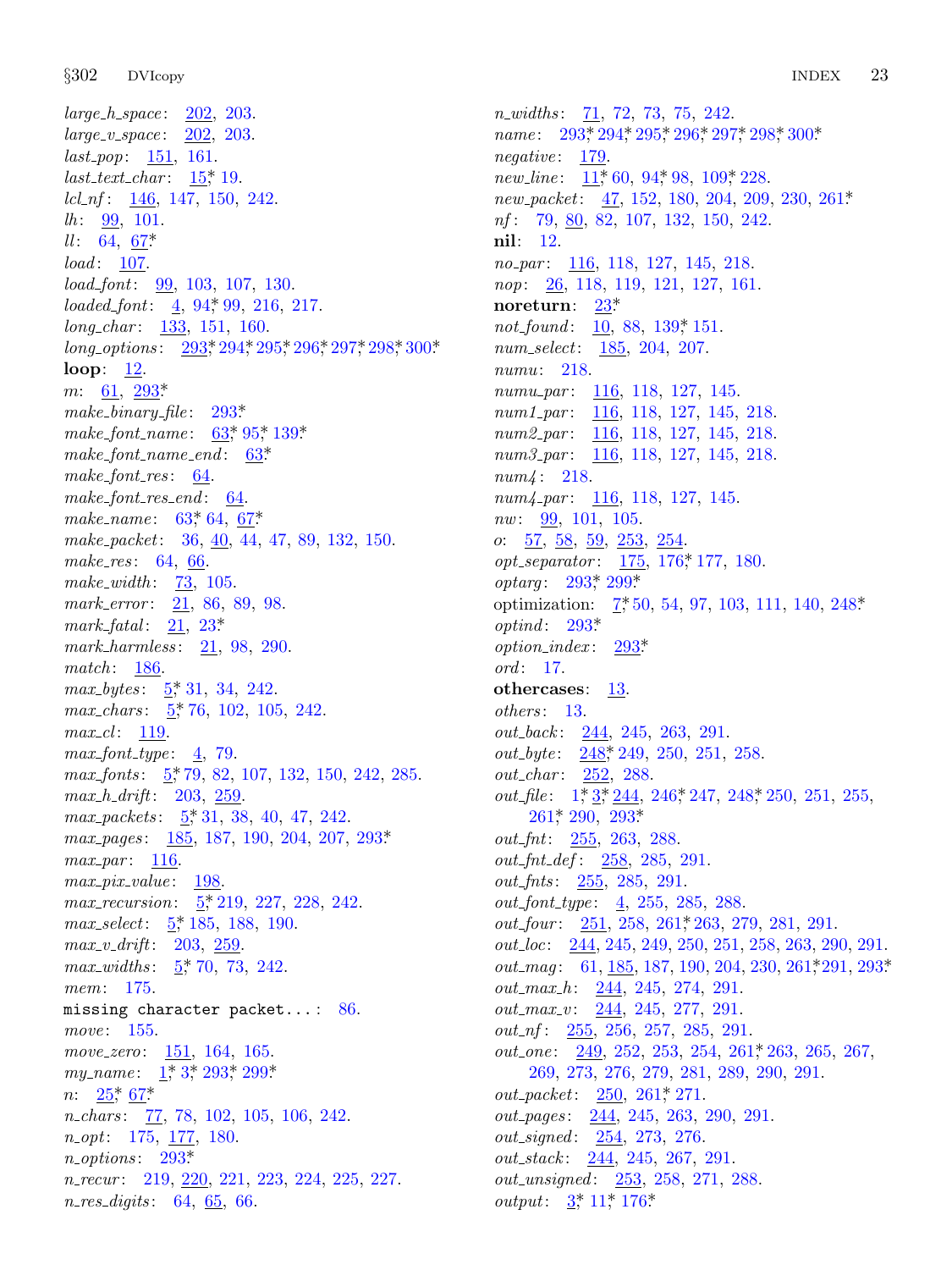pid8:  $44$ .

*overflow*:  $25$ <sup>\*</sup>, 34, 40, 45, 47, 73, 102, 105, 107, 132, 150, 162, 228, 232, 285. *p*: 24\*, 25\*, 40, 60, [61](#page-2-0), [73,](#page-15-0) 86, 88, 99, 178, 180, 209, 216, 250, 258, 260, 270, 283. *p hash* : 36, 37, 38, 42. *p link* : 36, 37, 42. *packed byte* : 31, 32. *pair 32* : 192. *parse arguments* : 3\*, 293\*. *pckt char* : 57, 165. *pckt d msg* : 84, 85, [89](#page-6-0). *pckt dup*: 84, 88, 89. *pckt ext*: 84, 88, 89. *pckt extract*: [49,](#page-5-0) [50,](#page-5-0) 51, 52, 53, 67\*, 87. *pckt first par* : [21](#page-6-0)8, 225. *pckt four* : 56, 166. *pckt length* : 33, 42, 67\*, 250, 271. *pckt m msg* : 84, 85, 86. *pckt [one](#page-11-0)* : 54. *pckt pointer* : 24\*, 25\*, 31, 32, 37, 40, 46, 47, 48, 49, 60, 61, 67\*, 76, 77, 81, 84, 86, 88, 90, 134, 178, 180, 185, [209](#page-11-0), 220, 250, 258. *pckt prev* : 84, 88, 89. *pckt ptr* : 32, 35, 38, 40, 42, 43, 47, 88, 89, 160, 176\*, 242, 261\*. *pckt res* : 84, 88, 89, 160. *pckt room*: 34, 44, 54, 55, 56, 57, 58, 59, 88, 132, 150, 152, 167, 176\*, 225, 230, 236, 261\*. *pckt s [msg](#page-6-0)* : 84, 85, 86. *pckt sbyte* : 50, 218. *pckt signed* : 59, 161. *pckt spair* : 51, 218. *pckt squad* : 53, 218. *pckt start*: 31, 32, 33, 35, 38, 40, 43, 47, 48, 60, 61, 67\*, 87, 88, 89, 160, 176\*, 178, 250, 258, 261\*. *pckt strio*: 52, 87, 218. *pckt two*: 55. *pckt ubyte* : 50, 87, 218, 225. *pckt unsigned* : 58, 165, 167. *pckt upair* : 51, 87, 218. *pckt utrio*: 52, 218. *pid init*: 44. *pid0* : 44. *pid1* : 44. *pid10* : 44. *pid2* : 44. pid3:  $44$ . *pid4* : 44. *pid5* :  $44$ . *pid6* :  $44$ . pid7: 44.

*pid9* : 44. *pix value* : 198, 199, 200. *pop*: 26, 68, 121, 15[1,](#page-1-0) [155,](#page-14-0) [156,](#page-14-0) 161, 168, 169, 208[,](#page-2-0) [227](#page-3-0), [269,](#page-5-0) 289. *pop\_[cl](#page-8-0)*: 119, 121, 161, 170\*, 225, [236.](#page-11-0) *post*: 26, 119, 151, 229, 233, 291. *post post*: 26, [232](#page-7-0), 233, 291. *pre*: 26, 119, 121, 152, 230, 261\*. *preamble c[om](#page-2-0)[me](#page-3-0)[nt](#page-5-0)*: [1\\*,](#page-5-0) 261\*. *print*[:](#page-8-0)  $3 \times 11 \times 24 \times 25 \times 48$ , 60, 61, 89, 94 \times 98, 99, 107, 109\*, 132, 136, 150, 151, 152, 176\*, 180, 205, 228, 2[30,](#page-3-0) 242, 257, 285, 290. *print\_font*: 61, 94, 98, 99, 107, 136, 151, 152, 228, 285. *print\_ln*:  $3, 11, 24, 25, 60, 86, 89, 94, 98, 99, 107,$  $3, 11, 24, 25, 60, 86, 89, 94, 98, 99, 107,$  $3, 11, 24, 25, 60, 86, 89, 94, 98, 99, 107,$ 109\*, 136, [15](#page-5-0)1, [1](#page-5-0)5[2,](#page-5-0) 1[81,](#page-7-0) [188,](#page-8-0) 190, 205, 228, 23[0,](#page-2-0) 242, 243, 285, 290. *print\_[nl](#page-10-0)*: <u>11</u>\* 98, 152. *print options* : 180, 181. *print packet*: 24\*, 25\*, 48, 152, 180, 230. *print version and exit*: 293\*. **procedure**[:](#page-13-0)  $23^*$ ,  $24^*$ ,  $25^*$ ,  $94^*$ ,  $109^*$ . *push*:  $5$ <sup>\*</sup>,  $\frac{26}{6}$ ,  $68$ ,  $121$ ,  $155$ ,  $156$ ,  $157$ ,  $161$ ,  $162$ , 163\*, 164, 208, 267. *push cl* : 119, 121, 161, 225, 236. *put*: 57, 116, [125,](#page-14-0) 155, 156, 169, 173, 225, 226, [22](#page-14-0)7, 252. *put byte* : 248\*. *put rule* : 26, 116, 118, 121, 122, 123, 155, 169. *put1* : 26, [57](#page-11-0), 115, 118, 121, 122, 123, 127. *put4* : 115. *q*: <u>86</u>, <u>88</u>, <u>99</u>, <u>260</u>\* *r*: 66, 260\* *random reading* : 2\*, 109\*, 112\*, 229, 236, 237, 293\*. *read* : 97, 111, 140. *read ln*: 176\*. *read tfm word* : 97, 101, 102, 105. *real* : 100, 259. *real font*: 4. *recur ext*: 220, 223, 228. *recur fnt*: 220, 223, 224, 228. *recur loc*: 220, 227, 228. *recur pckt*: 220, 225, 228. *recur pointer* : 219, 220, 222. *recur res* : 220, 223, 228. *recur u[sed](#page-7-0)* : [22](#page-8-0)0, [22](#page-9-0)1, 227, 242. recursion: 219. *res* : 57, 69, 83, 252. *res ASCII* : 64. *res\_char* : 64. *res digits* : 64, 65, 66. *reset*: 95,\* 110,\* 139\*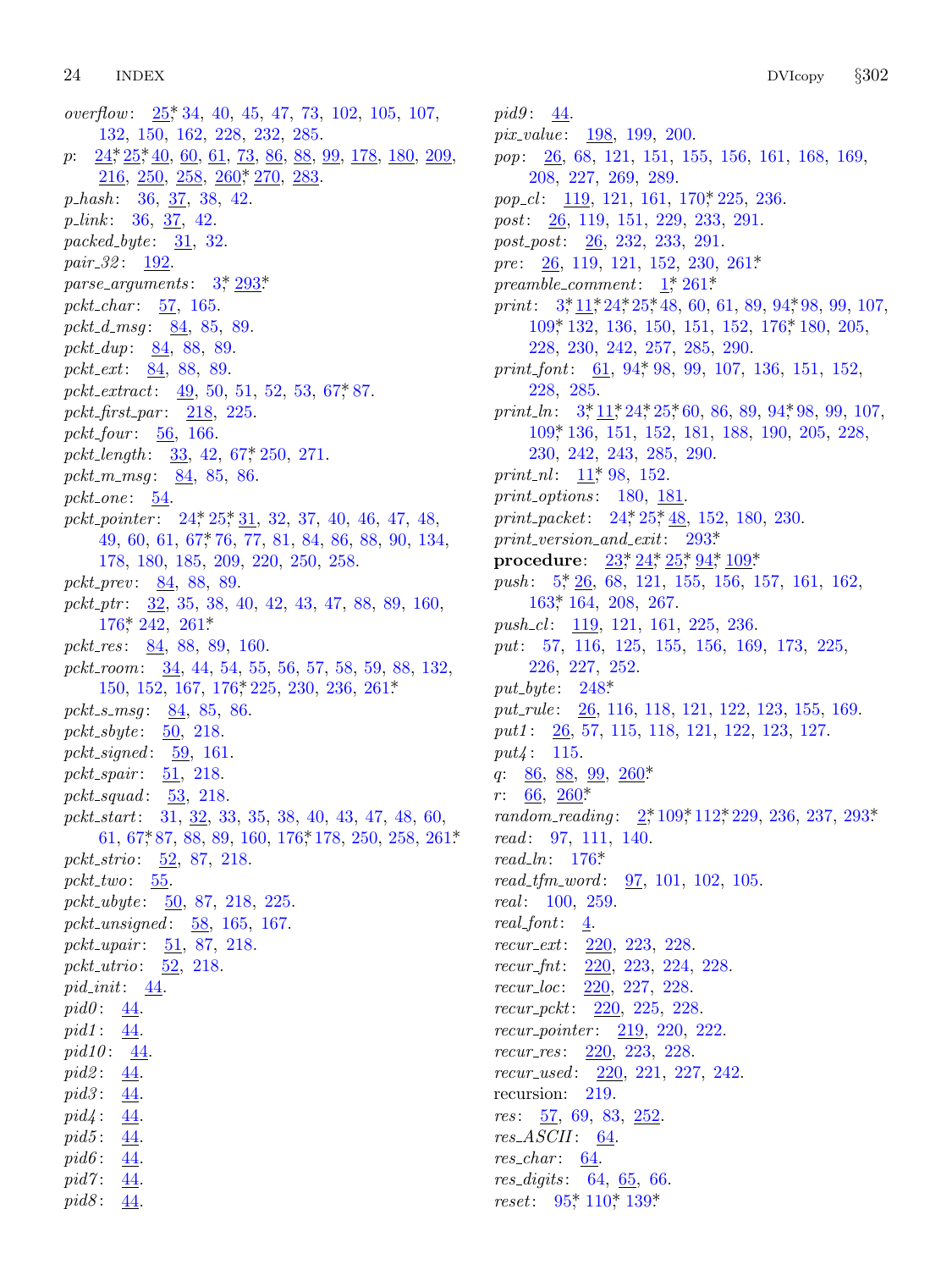*§*302 D[VIco](#page-13-0)py INDEX 25

*resetbin*: 95,\* 139,\* 293.\* *restart*: <u>10</u>. *reswitch* : 10, 151, 161, 164, 170\*. **return**: 10, 12. *rewrite* : 246\*. *rewritebin*: 293\*. *right*: 59, 210, 225, 236, 254, 273. *right cl* : 119, 121, 122, 123, 161, 210, 273. *right1* : 26, 118, 121, 122, 123, 155, 173. *round* : 61, 101, 150, 152, 202. *rule cl* : 119, 121, 156, 164, 225, 236. *rule par* : 116, 118, 127, 145, 218. *s*: 40. *save cp*: 151, 222, 223. *save ext*: 15[1.](#page-11-0) *save fnt*: 107. *save limit*: [222](#page-11-0), 225, 227. *save res* : 151. *save upd* : 151, 222, 223, 226. *save wp*: [151,](#page-11-0) 222, 223. *scan blank* : [17](#page-11-0)6\*, 178. *scan count*: 189, 190. *scan\_init*:  $176$ <sup>\*</sup>, 180. *scan int*: 179, 189, 190. *scan keyword* : 178, 190. *scan ptr* : 176\*, 177, 178, 179, 180, 189, 190. *scan skip*: 176\*, 178, 179, 189. *second* : 132. *select count*: 185. *select max* : 185. *select there* : 185. *select vals* : 185. *selected* : 185, 187, 189, 206, 207, 232, 235, 299\*. *sep char* : [17](#page-8-0)7, 180, 188. *set char* : 57, 155, 156, 165, 169, 173, 226, 227, 252. *set char 0* : 26, 115, 121. *set cur char* : 127, 145, 218. *set cur wp*: 145, 238. *set cur wp end* : 145. *set pos* : 112\*. *set rule* : 26, 116, 118, 121, 122, 123, 125, 127, 145, 155, 156, 169, 173, 218, 279. *set1* : 26, 57, 122, 123, 127. *set4* : 115. *signed byte* : 27. *signed pair* : 27. *signed\_quad* : 27. *signed trio*: 27. *sixteen bits* : 27. Sorry, DVIcopy capacity exceeded:  $25^*$ *spotless* : 21, 22, 243. *stack* : 193, 208.

*stack index* : 192, 193. *stack pointer* : 157, 192, 19[3.](#page-17-0) *stack ptr* : 157, 193, 205, 207, 208, 267, 289. *stack record* : 192, 193. *stack size* : 5\*, 162, 192, 232, 2[42.](#page-17-0) *stack used* : 157, 159, 162, 242. *start cou[nt](#page-5-0)*: [185](#page-15-0), [186](#page-17-0), 189, 299\*. *start m[atch](#page-15-0)* : 186, 206, 234. *start pac[ket](#page-11-0)*: [88,](#page-15-0) 160. *start there* : 185, 186, 189, 299\*. *start vals* : 185, 186, 189, 190, 299\*. **stat**: 8. *stderr* : 23\*, 293\*, [29](#page-7-0)9\*. *stdin*: 293\*. *stdout*: 176\*, 293\*. *str bytes* : 34, 45, 46. *str chars* : 45, 46, 102, 105. *str fonts* : 45, 46, 94\*, 107, 132, 150, 216, 285, 288. *str mag* : 185, 190, 191. *str name [leng](#page-15-0)th* : 45, 46. *str pack[ets](#page-17-0)* : 40, 45, 46, 47, 49, 88, 225. *str recursion*: 45, 46, 228. *str select*: 185, 190, 1[91](#page-1-0)[.](#page-2-0) *str stack* : 45, 46, [16](#page-6-0)2, 2[32.](#page-6-0) *str [width](#page-8-0)s* : 45, 46, [73](#page-11-0). *strcmp*: 293\*. *strtol* : 299\*. substituted character packet...: 86. system dependencies:  $2^*3^*7^*9$ , 13, 15, 23, 27, 28, 31, 50, 54, 61, 63\*64, 67\*95\*97, 101, 103, 111, 112\*, 14[0,](#page-3-0) 1[75,](#page-15-0) 17[6\\*,](#page-17-0) 180, 202, 240, 241\*, 243, 248\*. *t*: 88. tats: <u>8</u>. *temp byte* : [15](#page-4-0)1, 152, 229, 230, 233, 237. *temp int*: [22](#page-4-0)9, 232, 233, 235. *temp pix* : 199, 203. *term\_out*: 11,\* 293,\* 301\*. *terminal line length* : 5\*, 176\*. *text*: 301\*. *text char* : 15\*, 17, 177. *text file* : 15\*. TFM files: 68. TFM file can't be opened:  $95*$ *tfm byte* : 97. *tfm b0* : 96, 97, 101, 102, 103, 105, 143, 144.  $tfm_b01: 101.$ *tfm b1* : 96, 97, 101, 103, 105, 143, 144. *tfm b2* : 96, 97, 101, 103, 105, 143, 144. *tfm b23* : 101. *tfm b3* : 96, 97, 101, 103, 105, 143, 144. *tfm conv* : 100, 101, 150, 152, 230.

*TFM default area* : 95\*.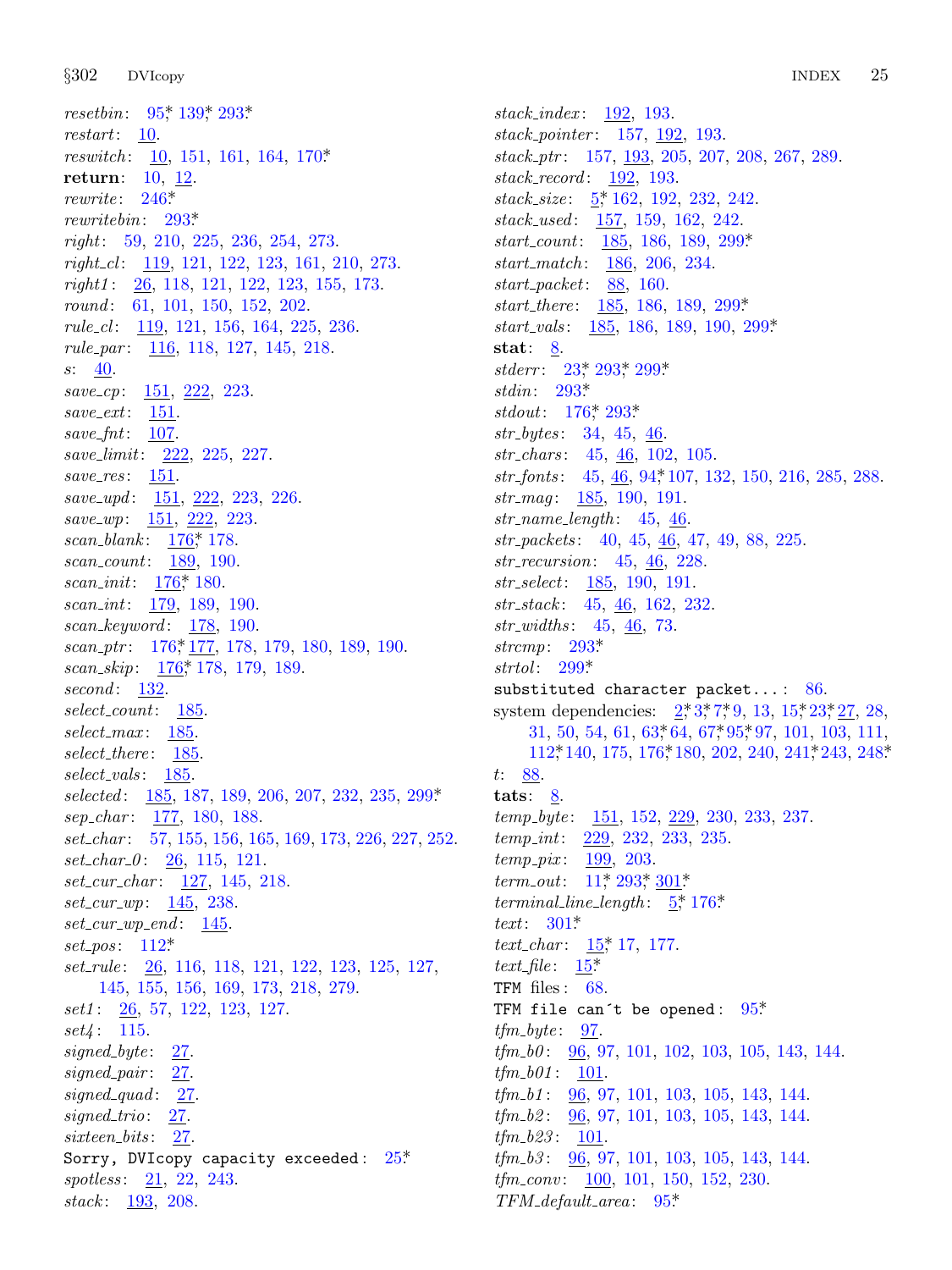26 **INDEX** 

 $TFM\_default\_area\_name\_length: 95*$ *tfm\_ext*:  $90, 91, 95$ \* *tfm\_file*:  $90, 95, 97, 99$ .  $tfm_{\text{-}}fix1: 103, 143.$ *tfm\_fix2*:  $\frac{103}{103}$ , 143. *tfm\_fix3*:  $\frac{103}{103}$ , 143.  $tfm\_fix3u: 103, 143, 144.$ *tfm\_fix4*:  $\frac{103}{103}$ , 105, 143.  $tfm\_squad: 101$ .  $tfm\_uquad: 101.$ This can't happen:  $24$ <sup>\*</sup> *three\_cases:*  $115, 161, 218.$ *title*:  $1^*$  25\* *true*:  $2, 12, 86, 88, 101, 107, 111, 112, 123,$ 125, 127, 132, 140, 150, 151, 159, 161, 164, 165, 178, 179, 183, 185, 186, 187, 189, 207,  $213, 226, 293, 299$  $trunc: 202.$  $twenty four\_bits:$  27. *two\_cases*:  $115$ , 127, 161. *type\_flag*: 83, 84, 88. type\_setting: 183, 184, 205, 206, 207, 215, 235. u: 98. ucharcast:  $261*$ *uexit:* 23,\* 299.\* *upd*:  $\frac{57}{252}$ .  $update\_terminal:$  $176*$  $usage: 293*$  $usage\_help: 293*$ Use DVItype:  $109*$ Use TFtoPL/PLtoTF: 94\* Use VFtoVP/VPtoVF: 136.  $v: \frac{193}{2}$  $v\_conv: 202, 204, 259.$ *v\_pixel\_round:* 202, 203, 211, 259.  $v_{\text{-}pixels:}$  199, 202.  $v_{r}$ resolution: 204, 259.  $v$ -rule-pixels: 202, 213.  $v\_upd\_end$ : 203.  $v\_upd\_move: 203, 211.$ val: 294, 295, 296, 297, 298, 300\* *version\_string*:  $3^*$ *vf\_byte*:  $\frac{140}{141}$ , 143, 144. *vf\_char\_type:*  $158, 159, 165$ .  $vf_{\text{-}}complex: 160, 173.$ vf\_cur\_fnt: 134, 145, 148, 161, 164, 165.  $VF\_default\_area: 139*$  $VF\_default\_area\_name\_length: 139*$ *vf\_do\_font*:  $\frac{150}{153}$ . *vf*<sub>-e</sub>- $f$ nts: 146, 149.  $vf\_eof: 140.$ 

*vf\_ext*:  $134, 135$ <sup>\*</sup>,  $139$ <sup>\*</sup> *vf*\_file:  $\frac{134}{139}$ , 139, 140, 141, 151. *vf*\_first\_par:  $145$ , 161.  $vf_{\text{-}}fixp: 144, 150.$ *vf*\_f*ix1*:  $\frac{143}{145}$ , 145. *vf*\_ $\int$ *fix2*: <u>143</u>, 145. *vf*\_ $\int$ *fix3*: <u>143</u>, 145. *vf\_fix3u*:  $143$ , 160. *vf\_fix4*:  $143$ , 145, 160. *vf*<sub>-fnt</sub>:  $\frac{151}{161}$ , 161, 164, 165.  $vf_$ font: 148, 161.  $vf_0f_1type: \underline{4}, 136, 146, 151, 226, 238.$ *vf\_group*:  $156, 168$ . *vf<sub>-</sub>i<sub>-fnts</sub>*:  $\frac{146}{148}$ , 148, 150, 153. *vf\_id:*  $133, 152$ . *vf.last*: 156, 157, 160, 163, 165, 166, 167, 168, 169, 171. *vf.last\_end:* 156, 157, 160, 163,\* 164, 168, 171. *vf<sub>-</sub>last\_loc*: 156, 157, 160, 165, 166, 168, 171. *vf<sub>-</sub>limit*:  $134, 160, 161$ . vf<sub>-loc</sub>: 134, 136, 139, 141, 143, 144, 160, 161. *vf\_move*:  $157, 159, 161, 163*$ *vf\_move\_assign:*  $\frac{163}{170*}$  $vf\_nf$ :  $\frac{146}{0}$ , 148, 149, 150, 153. *vf*\_other:  $156, 159, 160, 163$ , 165, 167, 171. *vf\_pquad:*  $144, 150, 152.$ *vf\_ptr*:  $156, 157, 160, 161, 162, 163, 164, 165, 166,$ 167, 168, 169, 170, 171, 172. *vf\_push\_loc*: 156,  $\frac{157}{150}$ , 160, 162, 163, 164, 168, 169. *vf\_push\_num*:  $156, 157, 162, 168, 170$ <sup>\*</sup>, 172.  $vf_{\mathit{-}put}$ : 156, 159, 160. *vf\_rule*:  $156, 159, 168$ . *vf\_rule\_type*:  $158, 159, 166$ . *vf\_set*:  $156, 159$ . *vf\_simple*:  $160, 173, 226$ . *vf\_squad:* 141, 144, 145, 150, 152, 153. *vf\_state*:  $154, 157$ . *vf<sub>-strio</sub>*:  $141, 160$ .  $vf_{\text{-}}type: 156, 157, 158.$ *vf\_ubyte*:  $\frac{141}{145}$ , 145, 150, 152, 153, 160, 167. *vf\_upair*:  $141, 145, 153$ . *vf\_uquad:*  $144, 145, 160.$ *vf\_utrio*:  $141, 145, 153$ . *vf\_wp*:  $151, 160$ . *visible*: 213, 280.  $vv: 200, 203, 259.$  $vv\_field: \quad 200, \; 201.$  $w: \quad 73, \quad 99, \quad 193.$  $w_{\text{-}}cl: \quad \underline{119}$ , 121, 123, 161, 210.  $w\_{hash:}$  70,  $\overline{71}$ , 72, 75. *w*\_link:  $70, 71, 72, 75$ .  $w_x$ -field: 192, 193, 194.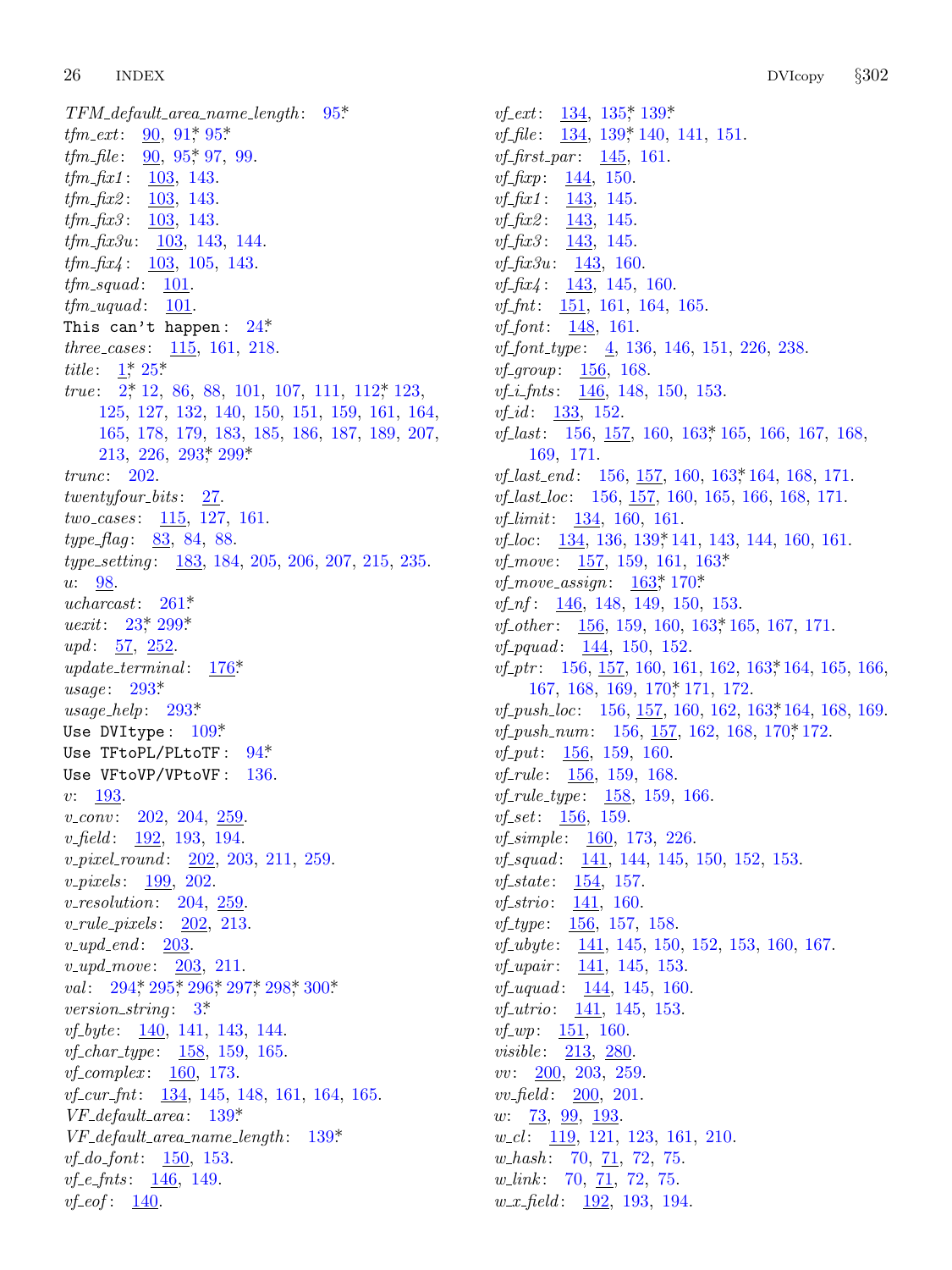$§302$ **DVIcopy** 

WEB:  $33$ .  $width\_dimen:$   $173, 174, 236, 279.$ width\_pointer: 70, 71, 73, 76, 77, 98, 99, 125, 151, 222. widths: 70, 71, 72, 73, 75, 81, 98, 99, 214, 216, 222.  $wp: 98$ . *urite*:  $11^*$ *write\_ln:*  $11^*$ ,  $23^*$ ,  $293^*$ ,  $299^*$ .  $w0: \quad \underline{26}, \ 121, \ 154, \ 273.$  $w0$ <sub>-c</sub>l:  $\frac{119}{121}$ , 121, 161, 210, 225, 236.  $w1: 26, 118, 121, 122, 123.$  $x: 54, 55, 56, 58, 59, 73, 114, 143, 144, 179,$ 193, 251, 253, 254.  $x_{-}cl$ : 119, 121, 122, 123. xchr:  $17, 18, 19, 48, 60, 61, 66, 67, 177, 180.$ xclause: 12.  $x \text{fseek}: 112^*$ xftell:  $112^*$  $cmalloc\_array: 67*$ *xord*:  $17, 19, 64, 176$ <sup>\*</sup>,  $261$ <sup>\*</sup>  $xx: 59.$  $xxx: 58, 155, 164, 253.$  $xxx_{c}$   $l$ : 119, 121, 164, 225, 236, 237.  $xxx1: \underline{26}$ , 118, 121, 167, 271.  $xxx4: 26.$  $x0: \underline{26}, 121, 154, 273.$  $x0$ <sub>-cl</sub>:  $\frac{119}{121}$ .  $x1: \underline{26}$ , 118, 121, 122, 123.  $x_4$ : 173.  $y: \quad 193.$  $y_{-}cl$ : 119, 121, 123, 161, 211.  $y_z = field: 192, 193, 194.$  $y0: \quad 26, \quad 121, \quad 154, \quad 276.$  $y0$ <sub>-c</sub>l: 119, 121, 161, 211, 225, 236.  $y1: \underline{26}$ , 118, 121, 122, 123.  $z: \quad \underline{103}, \ \underline{193}.$  $z_{\text{}}cl$ : 119, 121, 122, 123.  $zero: 155.$ zero\_stack: 193, 194, 201, 205.  $zero_width:$   $\frac{72}{2}$ .  $z0: \quad \underline{26}, \quad 121, \quad 154, \quad 276.$  $z0$ <sub>-C</sub>l:  $\frac{119}{121}$ .  $z1: \underline{26}$ , 118, 121, 122, 123.

 $z4:155.$ 

27 **INDEX**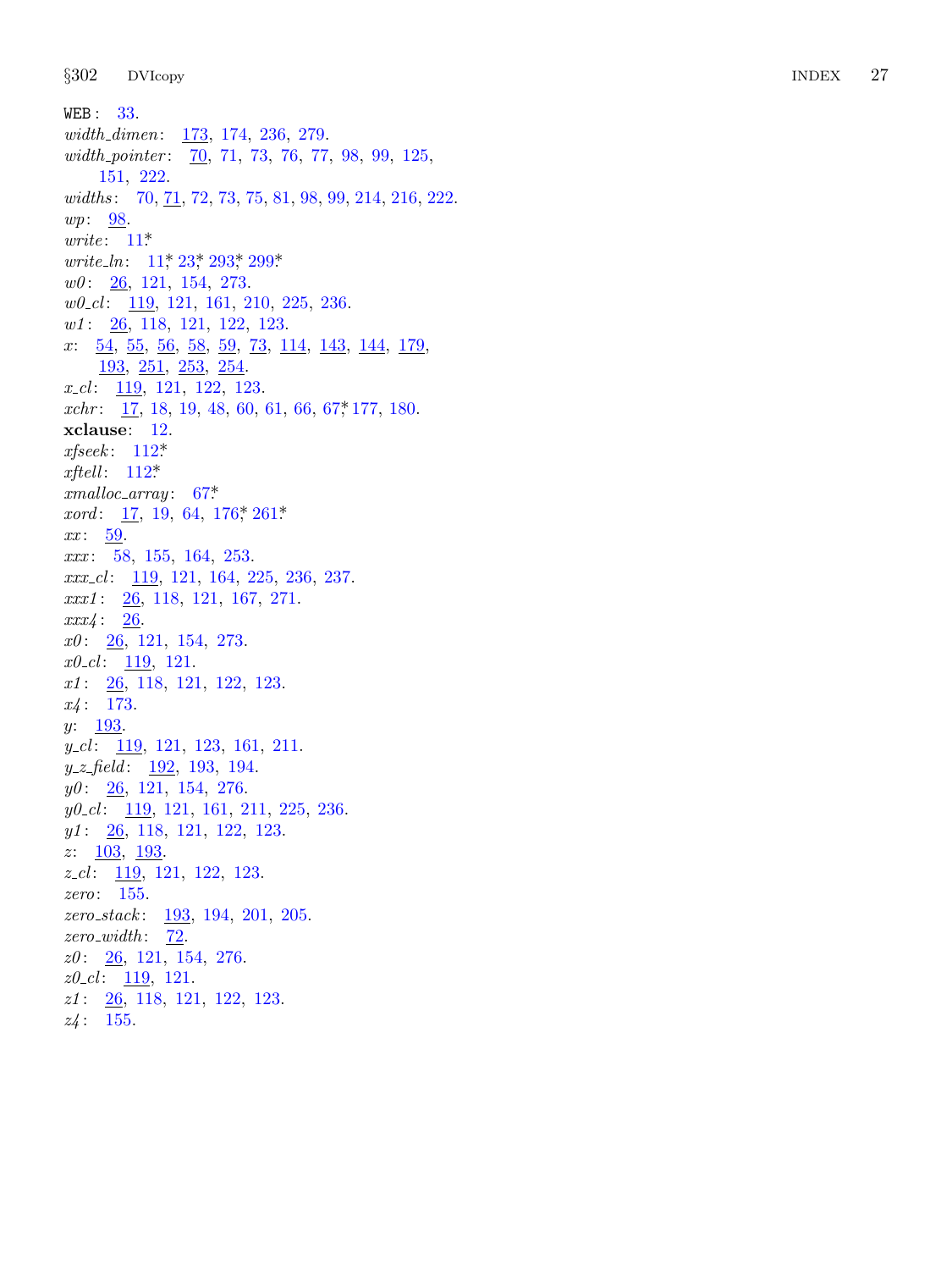- *⟨* Action procedures for *dialog* 176\*, 178, [1](#page-2-0)79, 189 *⟩* Used in section 180.
- Basic printing procedures  $48, 60, 61, 181$  Used in section  $23^*$ .
- *⟨* Cases for options 190 *⟩* Used in section 180.
- *⟨* Cases for *bad font* 136 *⟩* Used in section 94\*.
- Close output file(s)  $247$  Used in section 240.
- Compare packet *p* with curre[nt](#page-2-0) packet, **goto** *fo[un](#page-2-0)d* if equal  $43$  *\* Used in section  $42$ .
- Compiler directives  $9$  Used in section  $3^*$ .
- *⟨* Compute the packet hash code *h* 41 *⟩* Used in section 40.
- Compute the packet location  $p$  42  $\rangle$  Used in section 40.
- *⟨* Compute the width hash code *h* 74 *⟩* Used in section 73.
- *⟨* Compute the width location *p*, **goto** found unless the value is new 75 *⟩* Used in section 73.
- Constants in the outer block  $5^*$  Used in section  $3^*$ .
- *⟨* DVI: Find the postamble 233 *⟩* Used in section 232.
- *DVI*: Find the starting page 234 *a* Used in section 232.
- *<u>DVI:</u>* Locate font *cur\_parm*  $131$  *\* Used in sections 130 and 132.
- *⟨* DVI: Process a page; then **goto** *done* 236 *⟩* Used in section 235.
- *⟨* DVI: Process one page 235 *⟩* Used in section 229.
- *⟨* DVI: Process the postamble 232 *⟩* Used in section 229.
- DVI: Process the prea[mble](#page-16-0)  $230$  $230$  *V* [Use](#page-16-0)d [in s](#page-16-0)ec[tion](#page-16-0) 2[29.](#page-17-0)
- *⟨* DVI: Skip a page; then **[got](#page-15-0)o** *done* 237 *⟩* Use[d](#page-2-0) in section 235.
- *⟨* DVI: Typeset a *char* 238 *⟩* Used in section 236.
- *<u>Declare device dependent font data arrays 195 <i>Wirel used in section 81.*</u>
- *<u>Declare device dependent types 198</u> Used in section 192.*
- *⟨* Declare typesetting proced[ure](#page-5-0)s [25](#page-5-0)0, [25](#page-5-0)1, [25](#page-7-0)2, [253](#page-8-0), 254, 258 *⟩* Used i[n](#page-2-0) section 182.
- *Define the option table 294\*, 295\*, 296\*, 297\*, 298\*, 300\* <i>← Used in section 293\*.*
- *Define parse\_arguments*  $293^*$  Used in section 3<sup>\*</sup>.
- *Determine the desired <i>start\_count* values from *optarg* 299\*) Used in secti[on](#page-17-0) 293\*.
- *⟨* Determine whether this page should be processed or skipped 206 *⟩* Used in section 205.
- *<u>Device dependent stack record fields 200</u> <i><i>V* Used in section 192.
- Error handling procedures  $23^*$ ,  $24^*$ ,  $25^*$ ,  $94^*$ ,  $109^*$  Used in section  $3^*$ .
- Finish output file(s)  $215$  Used in section 240.
- *⟨* Globals in the outer block 2\*, 1[7,](#page-7-0) 21, [32,](#page-9-0) 37, 46, 49, 62\*, 65, 71, 77, [80](#page-12-0), 81, 84, 90, 96, 100, 108\*, 117, 120, 122, 124, 125, 128, 134, 142, 146, 157, 158, 173, 177, 183, 185, 193, 199, 22[0,](#page-2-0) 231, 244, 255, 259, 301\* *⟩* Used in section 3\*.
- *⟨*Initialize device dependent data for a font 197 *⟩* Used in section 99.
- 
- *<u>Initialize</u>* device dependent font data  $196$  */* Used in section 82.
- *<u>Initialize device dependent stack record fields 201 <i>\* Used in section 194.</u>
- Initialize options  $187$  *V* Used in sections  $180$  and  $293^*$ .
- Initialize predefined strings  $45, 91^*$ ,  $135^*$ ,  $191$  *\* Used in section  $241^*$ .
- Local variables for initialization  $16, 39$  Used in section  $3^*$ .
- Locate a character packet and **goto** *found* if found 87 *a* Used in sections 86 and 88.
- *⟨* OUT: Declare additional local variables for *do font* 283 *⟩* Used in section 216.
- *⟨* OUT: Declare additional local variables for *do xxx* 270 *⟩* Used in section 209.
- *⟨* OUT: Declare additional local variables *do bop* [262](#page-14-0) *⟩* Used in section 205.
- *⟨* OUT: Declare additional local variables *do rule* 280 *⟩* Used in section 213.
- *⟨* OUT: Declare local variables (if any) for *do char* 287 *⟩* Used in section 214.
- *⟨* OUT: Declare local variables (if any) for *do down* 275 *⟩* Used in section 211.
- *⟨* OUT: Declare local variables (if any) for *do eop* 264 *⟩* Used in section 207.
- *⟨* OUT: Declare local variables (if any) for *do pop* 268 *⟩* Used in section 208.
- *⟨* OUT: Declare local variables (if any) for *do pre* 260\* *⟩* Used in section 204.
- *⟨* OUT: Declare local variables (if any) for *do push* 266 *⟩* Used in section 208.
- *⟨* OUT: Declare local variables (if any) for *do right* 272 *⟩* Used in section 210.
- *⟨* OUT: Declare local variables (if any) for *do width* 278 *⟩* Used in section 212.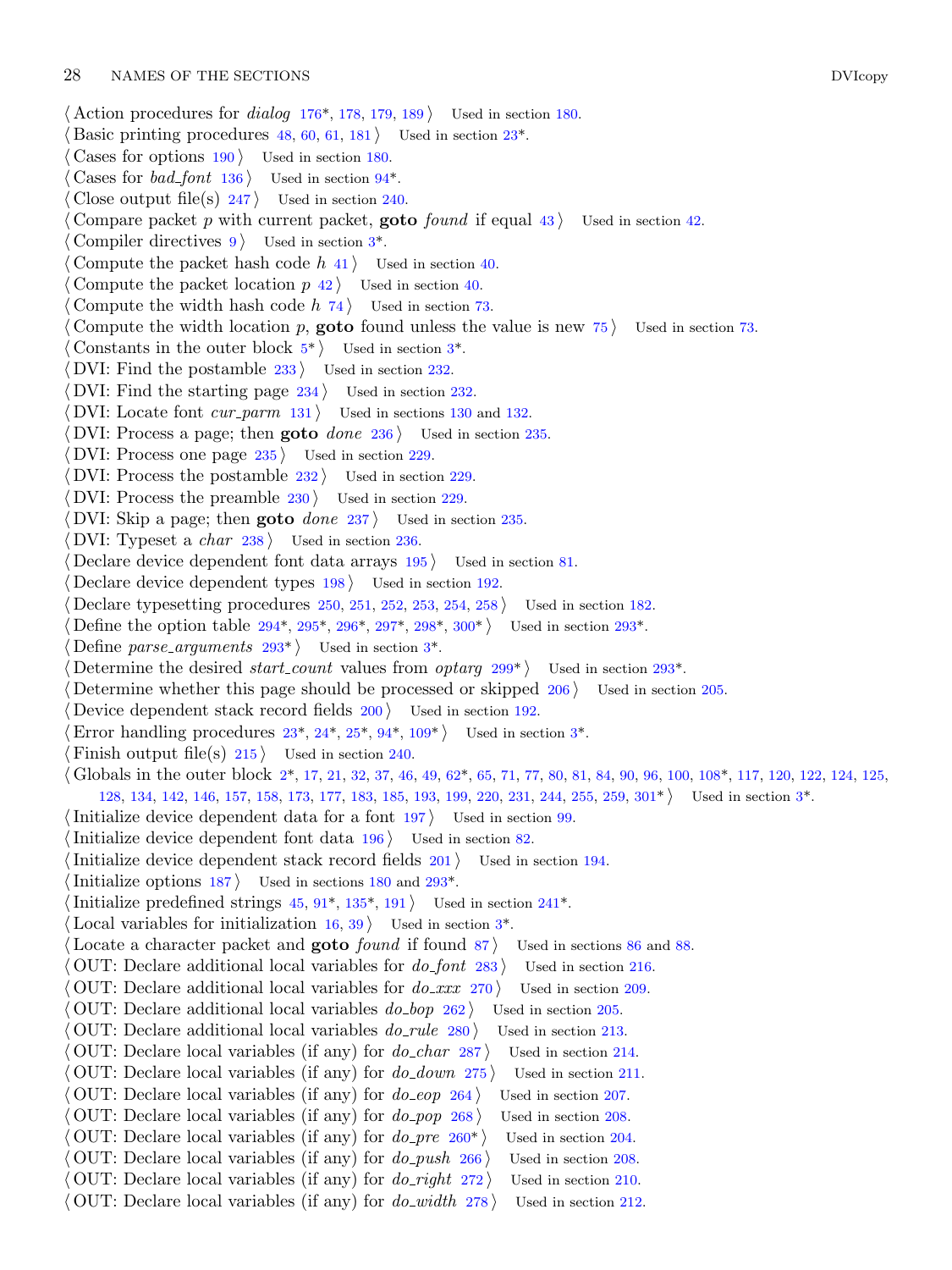- *⟨* OUT: Finish incomplete page 289 *⟩* Used in section 215.
- *⟨* OUT: Finish output file(s) 290 *⟩* Used in section 215.
- *⟨* OUT: Look for a font file after trying to read the VF file 285 *⟩* Used in section 216.
- *⟨* OUT: Look for a font file before trying to read the VF file; if found **goto** *done* 284 *⟩* Used in section 216.
- *⟨* OUT: Move down 277 *⟩* Used in section 211.
- *OUT:* Move right  $274$  *Vsed in sections 210, 212, 213, and 214.*
- *⟨* OUT: Prepare to use font *cur fnt* 286 *⟩* Used in section 217.
- *⟨* OUT: Process a *bop* 263 *⟩* Used in section 205.
- *⟨* OUT: Process a *down* [or](#page-14-0) *y* or *z* 276 *⟩* Used in section 211.
- *⟨* OUT: Process a *pop* 269 *⟩* Used in section 208.
- *⟨* OUT: Process a *push* 267 *⟩* Used in section 208.
- *⟨* OUT: Process a *right* or *w* or *x* 273 *⟩* Used in section 210.
- *⟨* OUT: Process an *eop* 265 *⟩* Used in section 207.
- *⟨* OUT: Process an *xxx* 271 *⟩* Used in section 209.
- *⟨* OUT: Process the *[pre](#page-8-0)* 261\* *⟩* Used in se[ction](#page-12-0) 204.
- *⟨* OUT: Typeset a vis[ible](#page-13-0) *rule* 281 *⟩* Used i[n se](#page-12-0)ctions 213 and 282.
- *⟨* OUT: Typeset a *char* 288 *⟩* Used in section 214.
- *⟨* OUT: Typeset a *width* 279 *⟩* Used in section 212.
- *⟨* OUT: Typeset an invisible *rule* 282 *⟩* Used in section 213.
- *⟨* OUT: Write the postamble 291 *⟩* Used in section 290.
- Open input file(s)  $110^*$  Used in section  $241^*$ .
- Open output file(s)  $246^*$  Used in section  $241^*$ .
- *Prepare to use font <i>cur\_fnt* 217 *a* [Used](#page-7-0) in sections 226 and 238.
- *Print memory usage statistics*  $242$  */ Used in section 240.*
- *Print* more [fo](#page-2-0)nt usage statistics  $257$  *Vsed in section 242.*
- *Print more memory usage statistics*  $292$  *<i>Vsed in section 242.*
- *Print the job history* [24](#page-7-0)3 *a* Used in section 240.
- *⟨*Print valid options 188 *⟩* Used in section 181.
- $\langle \text{Replace } z \text{ by } z' \text{ and compute } \alpha, \beta \text{ 104*} \rangle$  Used in sections 105 and 152.
- *⟨* Set initial values 18, 19, 22, 38, 72, 78, 82, 85, 118, 121, 123, 126, 129, 147, 159, 174, 175, 184, 194, 221, 245, 256 *⟩* Used in section 3\*.
- *⟨* TFM: Convert character-width indices to character-width pointers 106 *⟩* Used in section 99.
- **TFM:** Open  $tfm$ <sup>*file*</sup> 95<sup>\*</sup>  $\}$  Used in section 99.
- *⟨* TFM: Read and convert the width values 105 *⟩* Used in section 99.
- *⟨* TFM: Read past the header data 101 *⟩* Used in section 99.
- *⟨* TFM: Store character-width indices 102 *⟩* Used in section 99.
- *⟨* Types in the outer block 7\*, 14\*, 15\*, 27, 29, 31, 36, 70, 76, 79, 83, 116, 119, 154, 156, 192, 219 *⟩* Used in section 3\*.
- *⟨* VF: Append DVI commands to the character packet 161 *⟩* Used in section 160.
- *⟨* VF: Apply rule 3 or 4 170\* *⟩* Used in section 168.
- *⟨* VF: Apply rule 5 172 *⟩* Used in section 168.
- *⟨* VF: Apply rule 6 171 *⟩* Used in section 168.
- *⟨* VF: Build a character packet 160 *⟩* Used in section 151.
- *⟨* VF: Display the recursion traceback and terminate 228 *⟩* Used in section 227.
- *⟨* VF: Do a *char* , *rule* , or *xxx* 164 *⟩* Used in section 161.
- *⟨* VF: Do a *fnt*, a *char* , or both 165 *⟩* Used in section 164.
- *⟨* VF: Do a *pop* 168 *⟩* Used in section 161.
- *⟨* VF: Do a *push* 162 *⟩* Used in section 161.
- *⟨* VF: Do a *rule* 166 *⟩* Used in section 164.
- *⟨* VF: Do an *xxx* 167 *⟩* Used in section 164.
- *⟨* VF: Enter a new recursion level 227 *⟩* Used in section 226.
- *⟨* VF: Interpret the DVI commands in the packet 225 *⟩* Used in section 222.
- *⟨* VF: Locate font *cur parm* 149 *⟩* Used in sections 148 and 150.